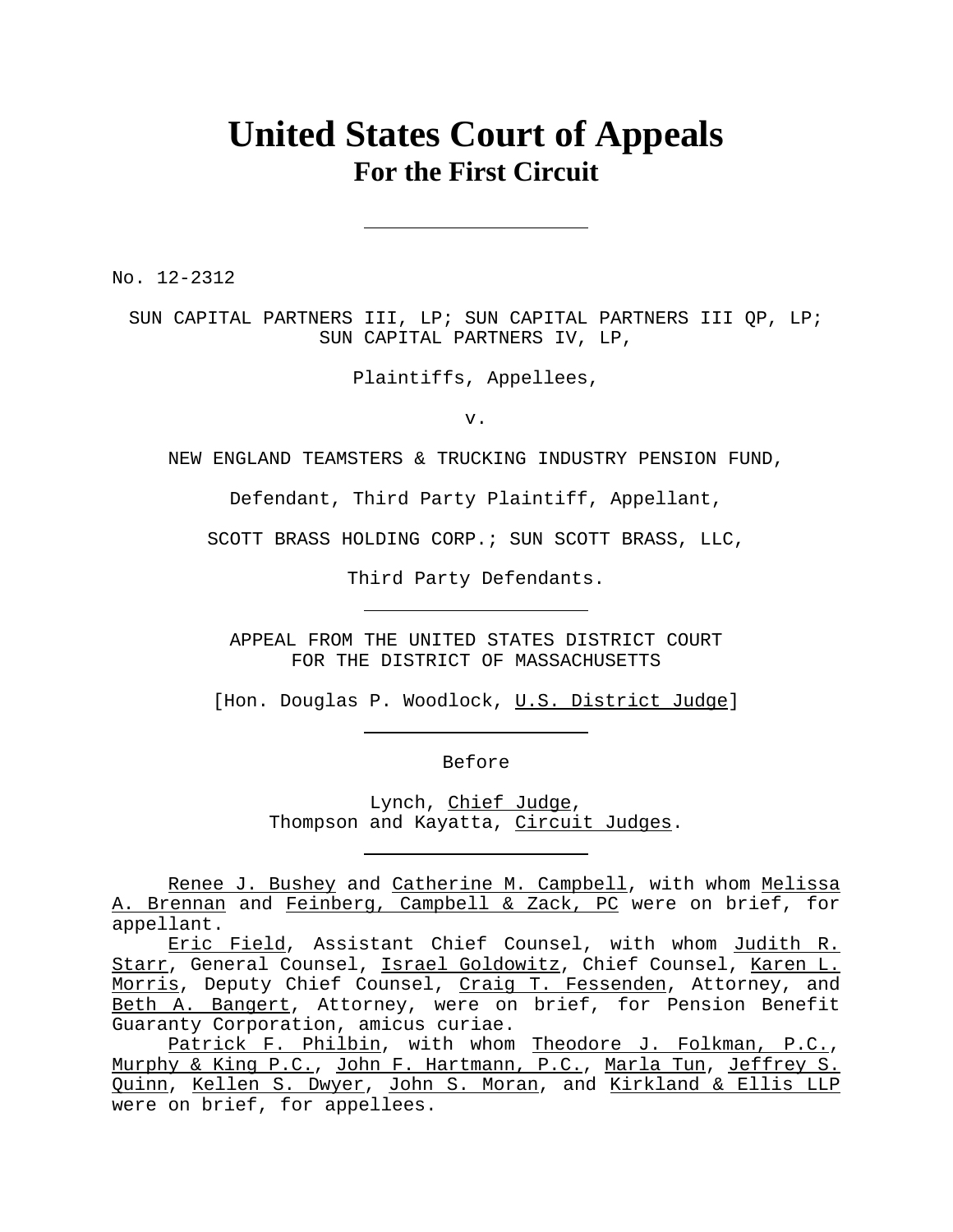July 24, 2013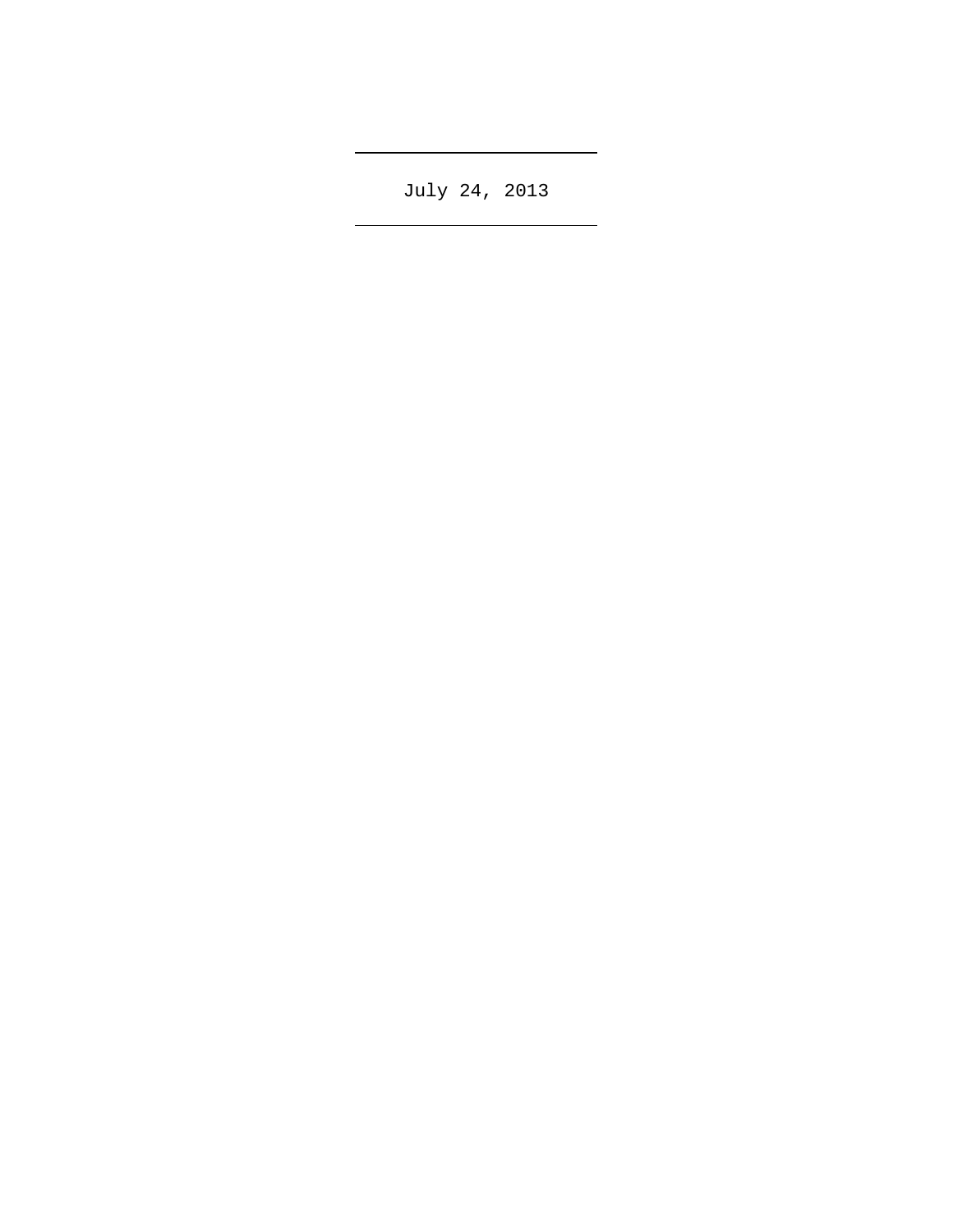**LYNCH, Chief Judge**. This case presents important issues of first impression as to withdrawal liability for the pro rata share of unfunded vested benefits to a multiemployer pension fund of a bankrupt company, here, Scott Brass, Inc. (SBI). See Employee Retirement Income Security Act of 1974 (ERISA), 29 U.S.C. § 1001 et seq., as amended by the Multiemployer Pension Plan Amendment Act of 1980 (MPPAA), 29 U.S.C. § 1381 et seq. This litigation considers the imposition of liability as to three groups: two private equity funds, which assert that they are mere passive investors that had indirectly controlled and tried to turn around SBI, a struggling portfolio company; the New England Teamsters and Trucking Industry Pension Fund (TPF), to which the bankrupt company had withdrawal pension obligations and which seeks to impose those obligations on the equity funds; and, ultimately, if the TPF becomes insolvent, the federal Pension Benefit Guaranty Corporation (PBGC), which insures multiemployer pension plans such as the one involved here. If the TPF becomes insolvent, then the benefits to the SBI workers are reduced to a PBGC guaranteed level. See 29 U.S.C. §§ 1322a, 1426, 1431. According to the PBGC's brief, at present, that level is about \$12,870 for employees with 30 years of service.

The plaintiffs are the two private equity funds, which sought a declaratory judgment against the TPF. The TPF, which

-3-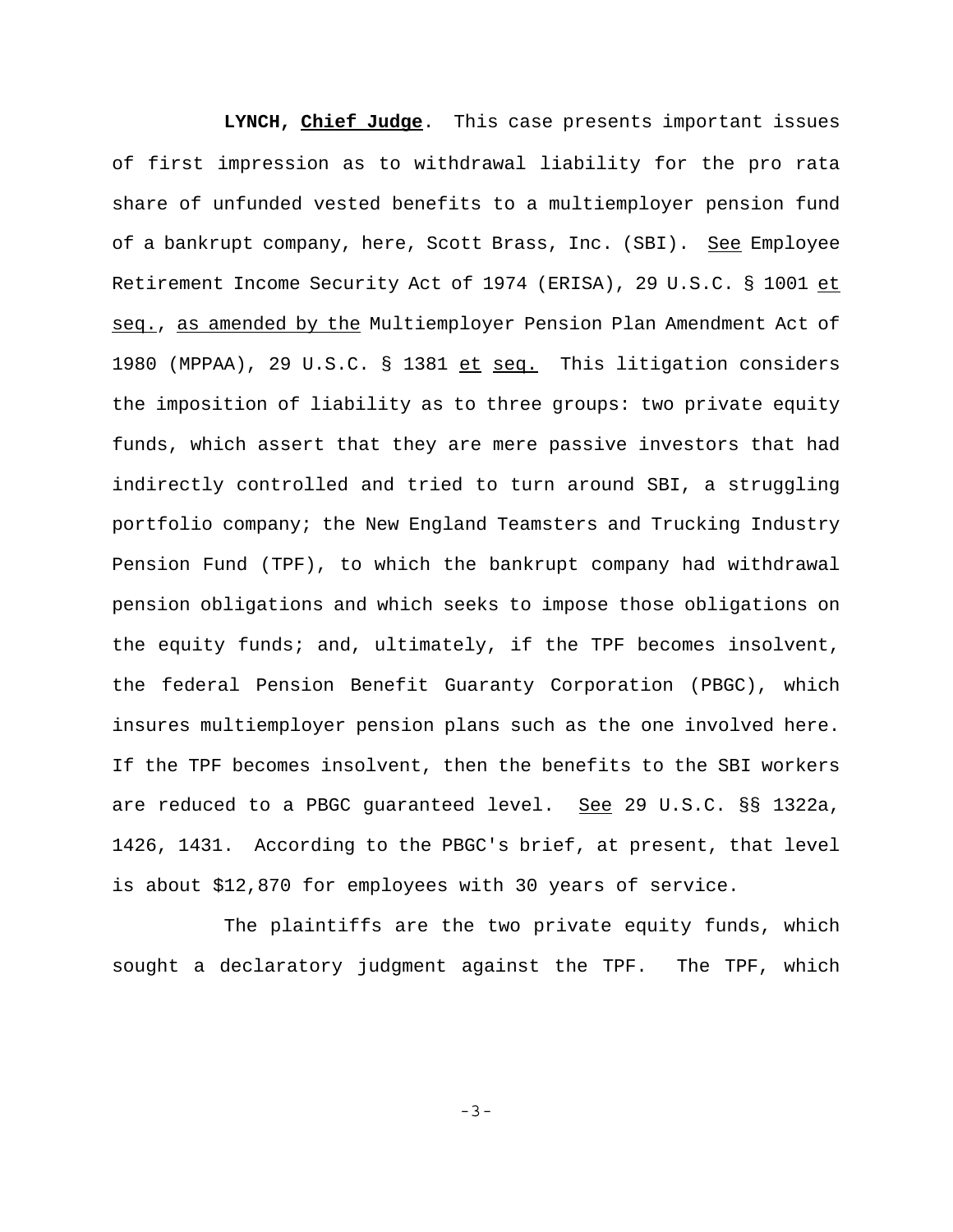brought into the suit other entities related to the equity funds, $1$ has counterclaimed and sought payment of the withdrawal liability at issue. The TPF is supported on appeal by the PBGC, as amicus.<sup>2</sup>

We conclude that at least one of the private equity funds which operated SBI, through layers of fund-related entities, was not merely a "passive" investor, but sufficiently operated,

 $2$  The authority of the PBGC to promulgate regulations for § 1301(b)(1) is set forth in the statute. The PBGC is a wholly owned United States government corporation, which is modeled after the FDIC and administers and enforces Title IV of ERISA. Pension Benefit Guar. Corp. v. LTV Corp., 496 U.S. 633, 637 (1990). The PBGC also acts as an insurer of multiemployer plans when a covered plan terminates with insufficient assets to satisfy its pension obligations (i.e., is insolvent). Id. at 637-38. When a multiemployer plan becomes insolvent, benefits must be reduced to the PBGC-guaranteed level, and the PBGC provides the plan with financial assistance. See 29 U.S.C. §§ 1322a, 1426, 1431. In this case, it is not clear whether the plan will become insolvent if the private equity funds are not determined to have withdrawal liability, and as a result, it is not clear whether the PBGC will incur any losses.

The PBGC insures about 1450 multiemployer plans covering about 10.3 million participants. Pension Benefit Guaranty Corporation, 2012 PBGC Annual Report 33, available at http://www.pgbc.gov/documents/2012-annual-report.pdf. It provides about \$95 million in annual financial assistance to 49 insolvent multiemployer plans covering 51,000 participants. Id. As of the end of fiscal year 2012, the PBGC's multiemployer insurance fund had a negative net position of \$5.237 billion. Id.

 $^{\rm 1}$  Those related entities are not before us in this appeal. An entry of default was entered against those parties in the district court, but judgment was never entered on the claims against those parties. However, it is apparent from the procedural history and actions of the TPF that the TPF has abandoned the claims against those parties, and therefore, we have appellate jurisdiction under 28 U.S.C. § 1291. See, e.g., Balt. Orioles, Inc. v. Major League Baseball Players Ass'n, 805 F.2d 663, 667 (7th Cir. 1986) ("[A]n order that effectively ends the litigation on the merits is an appealable final judgment even if the district court did not formally enter judgment on a claim that one party has abandoned.").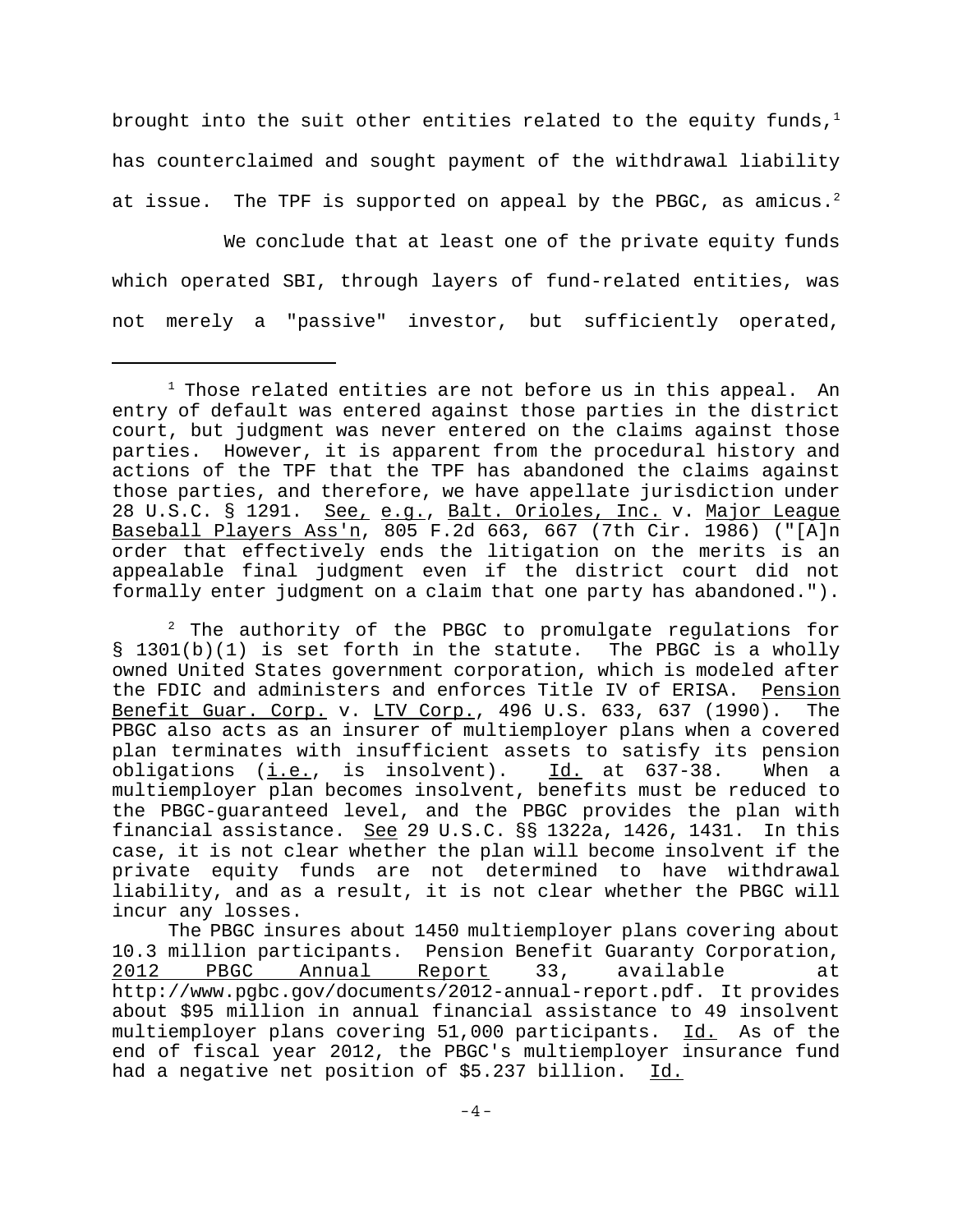managed, and was advantaged by its relationship with its portfolio company, the now bankrupt SBI. We also conclude that further factual development is necessary as to the other equity fund. We decide that the district court erred in ending the potential claims against the equity funds by entering summary judgment for them under the "trades or businesses" aspect of the two-part "control group" test under 29 U.S.C. § 1301(b)(1). See Sun Capital Partners III, LP v. New Eng. Teamsters & Trucking Indus. Pension Fund, 903 F. Supp. 2d 107, 116-18, 124 (D. Mass. 2012).

As a result, we remand for further factual development and for further proceedings under the second part of the "control group" test, that of "common control," in 29 U.S.C. § 1301(b)(1). The district court was, however, correct to enter summary judgment in favor of the private equity funds on the TPF's claim of liability on the ground that the funds had engaged in a transaction to evade or avoid withdrawal liability. See 29 U.S.C. § 1392(c); Sun Capital, 903 F. Supp. 2d at 123-24.

I.

The material facts are undisputed.

### A. The Sun Funds

Sun Capital Advisors, Inc. ("SCAI") is a private equity firm founded by its co-CEOs and sole shareholders, Marc Leder and Rodger Krouse. Sun Capital, 903 F. Supp. 2d at 109. It is not a plaintiff or party in this case. SCAI and its affiliated entities

-5-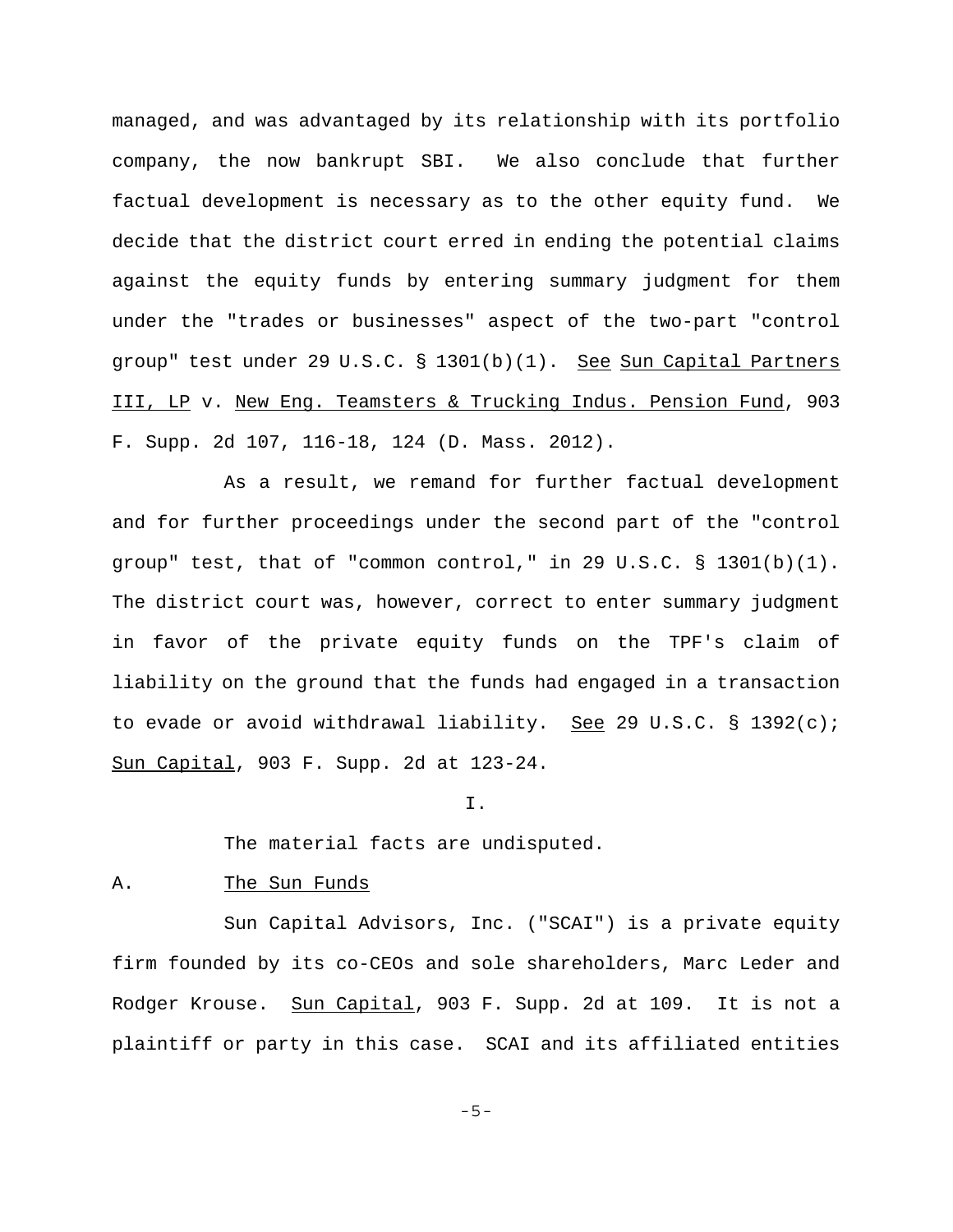find investors and create limited partnerships in which investor money is pooled, as in the private equity funds here. Moreover, SCAI finds and recommends investment opportunities for the equity funds, and negotiates, structures, and finalizes investment deals. Id. SCAI also provides management services to portfolio companies, and employs about 123 professionals to provide these services.

The plaintiffs here are two of SCAI's private equity funds (collectively the "Sun Funds"), Sun Capital Partners III, LP ("Sun Fund III")<sup>3</sup> and Sun Capital Partners IV, LP ("Sun Fund IV"). They are organized as Delaware limited partnerships. SBI is one of their portfolio companies, and the two Sun Funds have other portfolio companies. The Sun Funds do not have any offices or employees; nor do they make or sell goods, or report income other than investment income on their tax returns.<sup>4</sup> Id. at 117. The

<sup>&</sup>lt;sup>3</sup> Sun Fund III is technically two different funds, Sun Capital Partners III, LP and Sun Capital Partners III QP, LP. Like the district court, we consider them one fund for purposes of this opinion because they are "parallel funds" run by a single general partner and generally make the same investments in the same proportions. Sun Capital Partners III, LP v. New Eng. Teamsters & Trucking Indus. Pension Fund, 903 F. Supp. 2d 107, 109 n.1 (D. Mass. 2012).

<sup>4</sup> For ERISA purposes, the Sun Funds are Venture Capital Operating Companies (VCOC). According to the Sun Funds' private placement memos to potential investors, this requires that the partnerships:

<sup>(</sup>i) . . . ha[ve] direct contractual rights to substantially participate in or substantially influence the management of operating companies comprising at least 50% of its portfolio (measured at cost) and (ii) in the ordinary course of [their businesses], actively exercis[e] such management rights with respect to at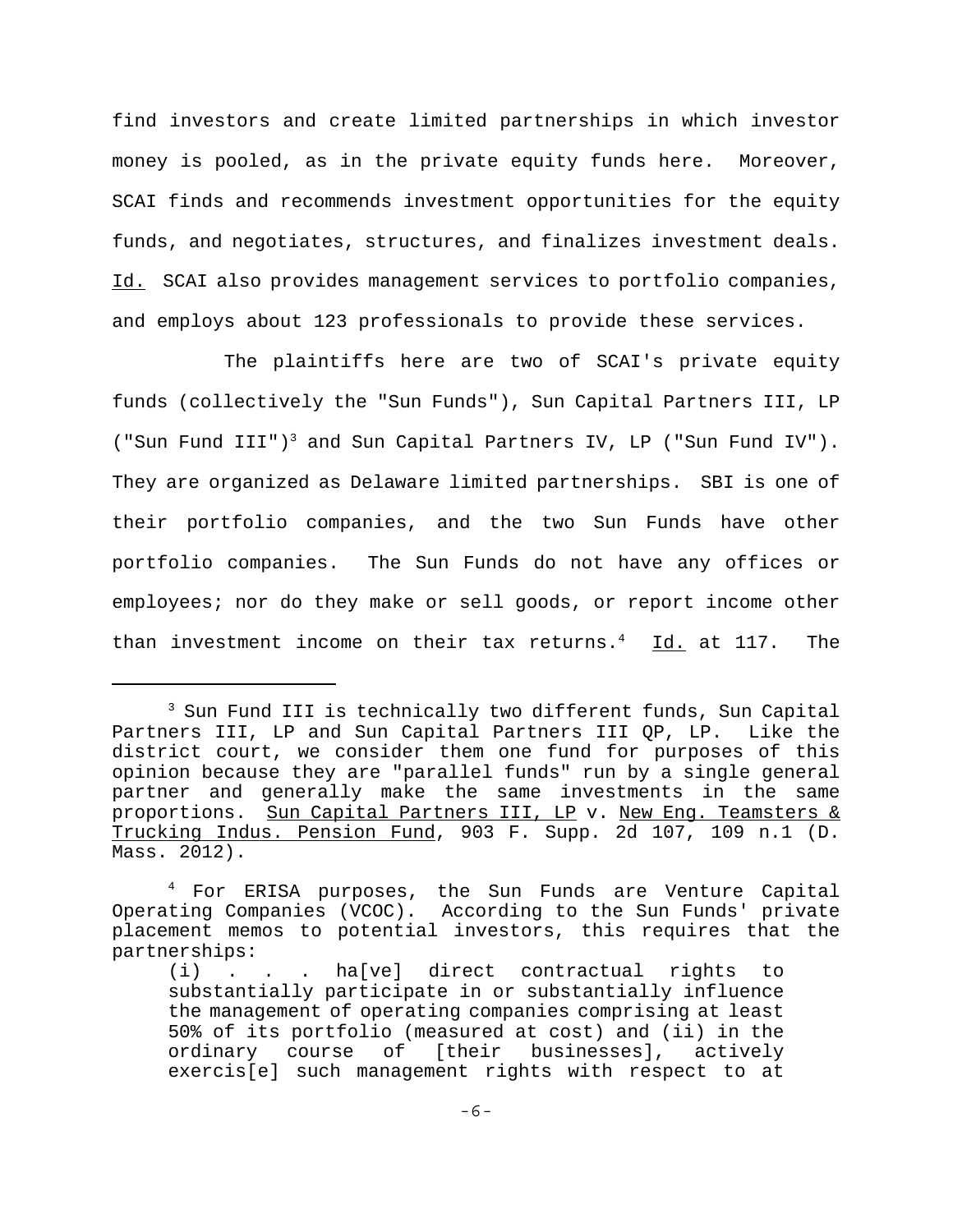stated purpose of the Sun Funds is to invest in underperforming but market-leading companies at below intrinsic value, with the aim of turning them around and selling them for a profit. As a result, the Sun Funds' controlling stakes in portfolio companies are used to implement restructuring and operational plans, build management teams, become intimately involved in company operations, and otherwise cause growth in the portfolio companies in which the Sun Funds invest. The intention of the Sun Funds is to then sell the hopefully successful portfolio company within two to five years. In fact, the Sun Funds have earned significant profits from sales of various portfolio companies.<sup>5</sup>

These private equity funds engaged in a particular type of investment approach, to be distinguished from mere stock holding or mutual fund investments. See, e.g., S. Rosenthal, Taxing Private Equity Funds as Corporate 'Developers', Tax Notes, Jan. 21, 2013, at 361, 364 & n.31 (explaining that private equity funds differ from mutual funds and hedge funds because they "assist and manage the business of the companies they invest in"). As one

least one of the operating companies in which [they invest]. An "operating company" is an entity engaged in the production or sale of a product or service, as distinguished from a reinvesting entity.

See also 29 C.F.R. § 2510.3-101(d)(1), (d)(3). We do not adopt the TPF's argument that any investment fund classified as a VCOC is necessarily a "trade or business."

<sup>&</sup>lt;sup>5</sup> For instance, Sun Fund IV, the larger of the Funds, reported total investment income of \$17,353,533 in 2007, \$57,072,025 in 2008, and \$70,010,235 in 2009.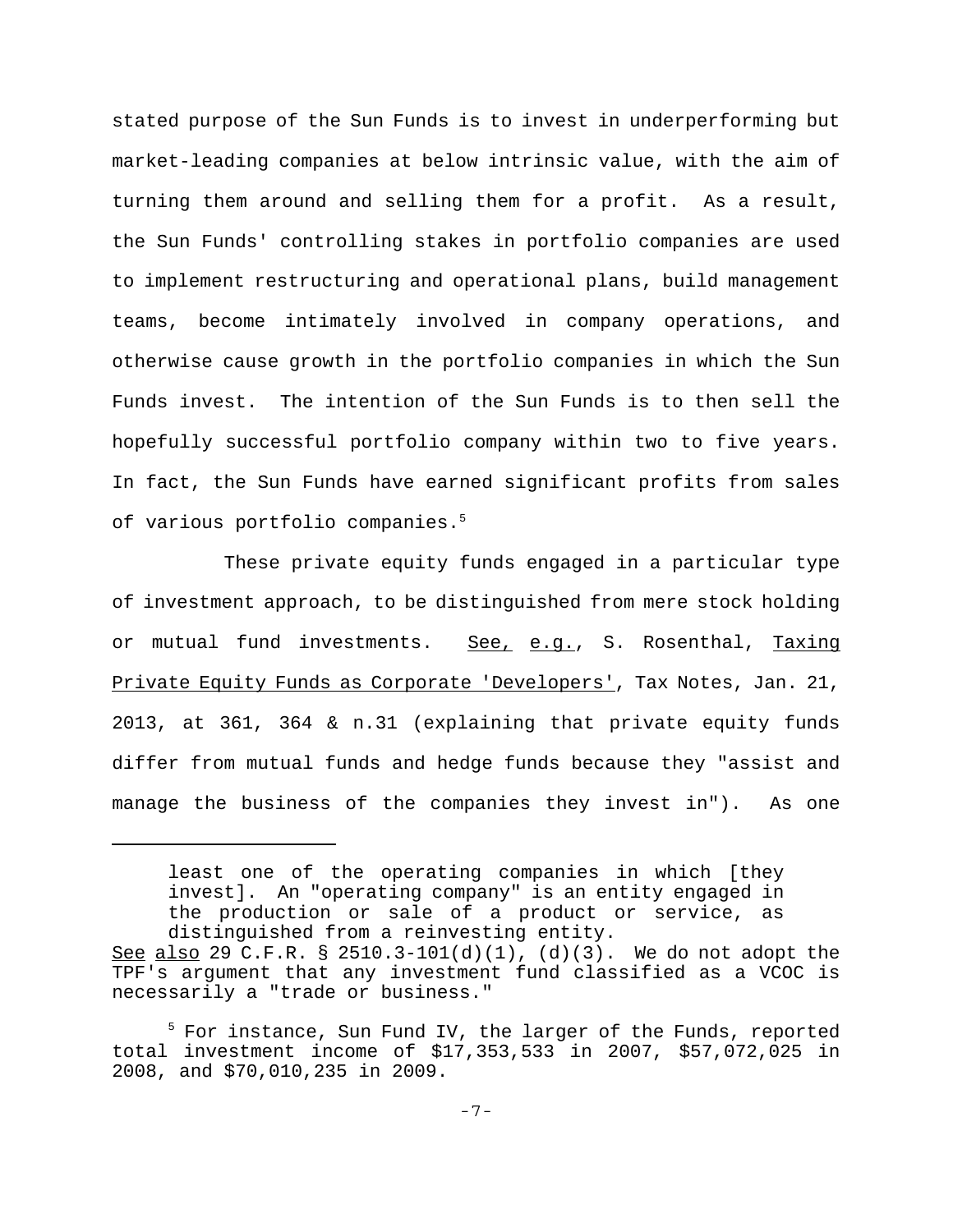commentator puts it, "[i]t is one thing to manage one's investments in businesses. It is another to manage the businesses in which one invests." C. Sanchirico, The Tax Advantage to Paying Private Equity Fund Managers with Profit Shares: What Is It? Why Is It Bad?, 75 U. Chi. L. Rev. 1071, 1102 (2008).

The Sun Funds are overseen by general partners, Sun Capital Advisors III, LP and Sun Capital Advisors IV, LP. Leder and Krouse are each limited partners in the Sun Funds' general partners and, together with their spouses, are entitled to 64.74% of the aggregate profits of Sun Capital Advisors III, LP and 61.04% of such profits from Sun Capital Advisors IV, LP. The Sun Funds' limited partnership agreements vest their respective general partners with exclusive authority to manage the partnership. Part of this authority is the power to carry out all the objectives and purposes of the partnerships, which include investing in securities, managing and supervising any investments, and any other incidental activities the general partner deems necessary or advisable.

For these services, each general partner receives an annual fee of two percent of the total commitments (meaning the aggregate cash committed as capital to the partnership<sup>6</sup>) to the Sun Funds, paid by the limited partnership, and a percentage of the Sun

<sup>6</sup> The aggregate capital commitment of Sun Fund IV was \$1.5 billion, which the TPF asserts means the management fee at the 2% rate was \$30 million.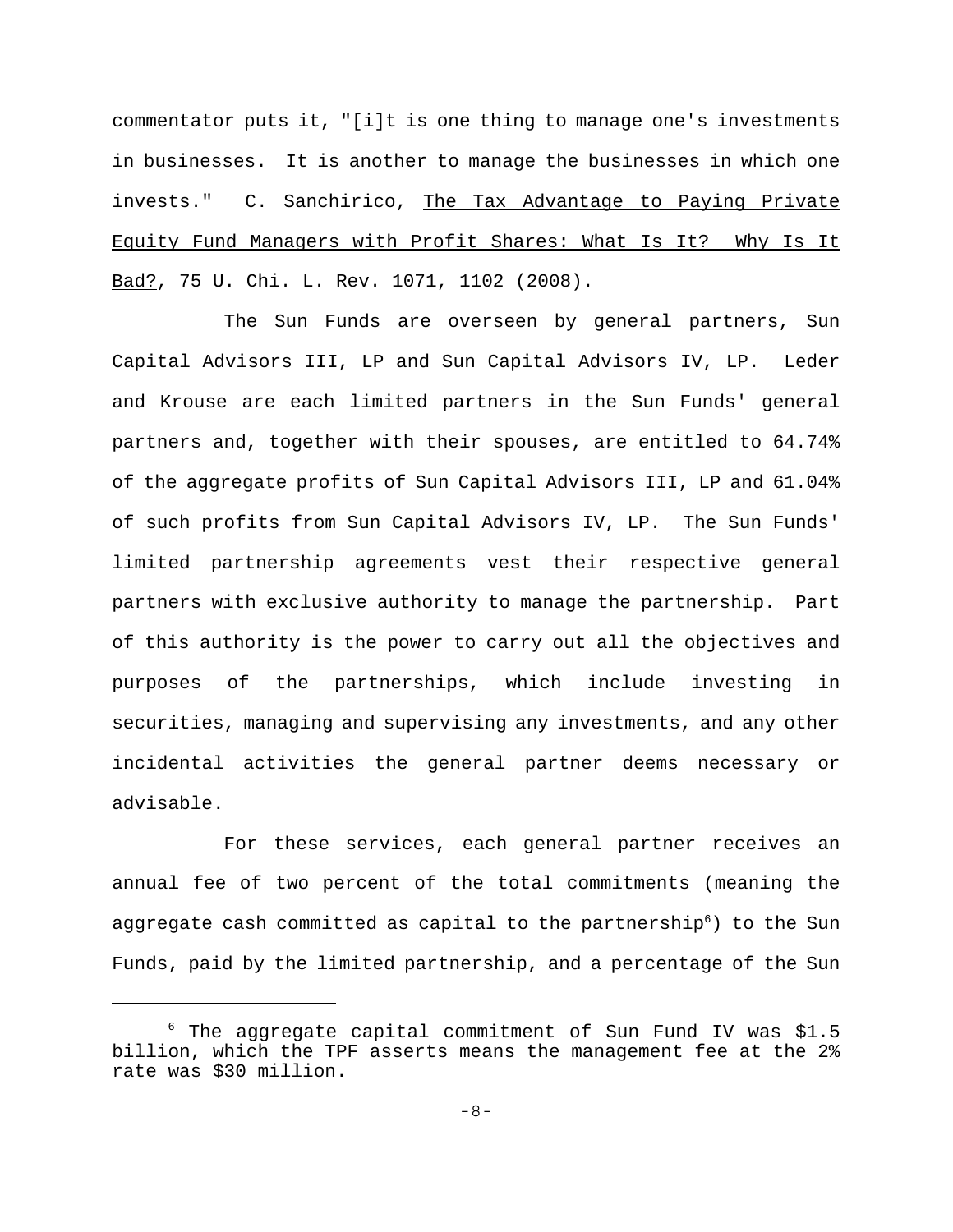Funds' profits from investments. The general partners also have a limited partnership agreement, which provides that for each general partner a limited partner committee makes all material partnership decisions. Sun Capital, 903 F. Supp. 2d at 110-11. Leder and Krouse are the sole members of the limited partner committees. Id. at 111. Included in the powers of the limited partner committees is the authority to make decisions and determinations relating to "hiring, terminating and establishing the compensation of employees and agents of the [Sun] Fund or Portfolio Companies." The general partners also each have a subsidiary management company, Sun Capital Partners Management III, LLC and Sun Capital Partners Management IV, LLC, respectively. Id. These management companies contract with the holding company that owns the acquired company to provide management services for a fee, and contract with SCAI to provide the employees and consultants. See id. When portfolio companies pay fees to the management companies, the Sun Funds receive an offset to the fees owed to the general partner.<sup>7</sup>

B. The Acquisition of Scott Brass, Inc.

 $^7$  This sort of fee arrangement is common in private equity funds. See S. Rosenthal, Taxing Private Equity Funds as Corporate 'Developers', Tax Notes, Jan. 21, 2013, at 361, 362 n.6 (explaining that equity funds usually pay the fees to their general partners, which often redirect the fee to a management services company that renders the management services for the partnership, and that the general partner or management company will often receive fees from the portfolio company, in which case the partnership (the equity fund) receives a fee offset).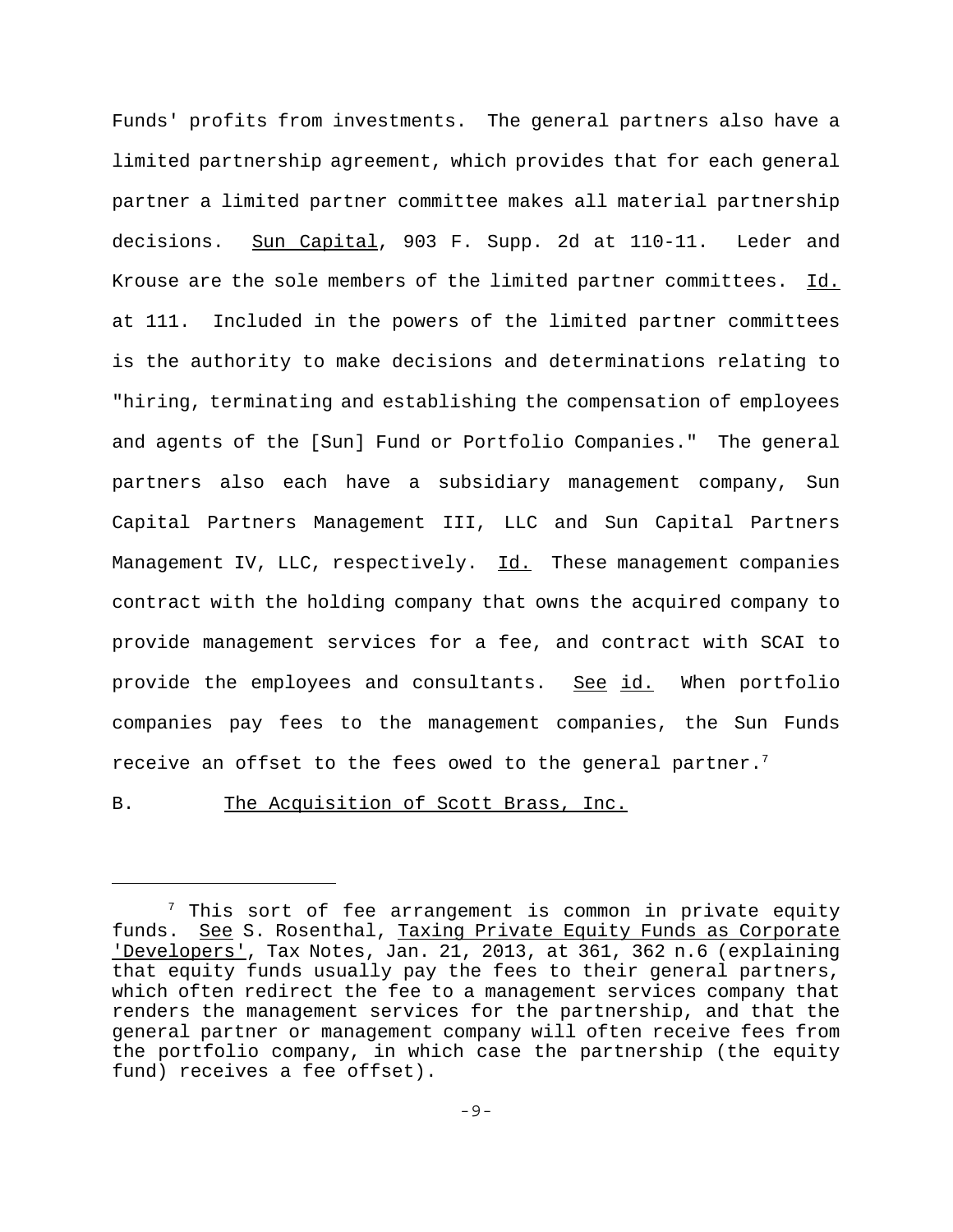In 2006, the Sun Funds began to take steps to invest in SBI, the acquisition of which was completed in early 2007. Leder and Krouse made the decision to invest in SBI in their capacity as members of the limited partner committees.

SBI, a Rhode Island corporation, was an ongoing trade or business, and was closely held; its stock was not publicly traded. SBI was a leading producer of high quality brass, copper, and other metals "used in a variety of end markets, including electronics, automotive, hardware, fasteners, jewelry, and consumer products." In 2006, it shipped 40.2 million pounds of metal. SBI made contributions to the TPF on behalf of its employees pursuant to a collective bargaining agreement.

On November 28, 2006, a Sun Capital affiliated entity sent a letter of intent to SBI's outside financial advisor to purchase 100% of SBI. In December 2006, the Sun Funds formed Sun Scott Brass, LLC (SSB-LLC) as a vehicle to invest in SBI. Sun Fund III made a 30% investment (\$900,000) and Sun Fund IV a 70% investment (\$2.1 million) for a total equity investment of \$3 million. This purchase price reflected a 25% discount because of SBI's known unfunded pension liability. $8$  SSB-LLC, on December 15, 2006, formed a wholly-owned subsidiary, Scott Brass Holding Corp.

 $8$  The Sun Funds contend that they reduced the purchase price based on the expectation that a future buyer would pay less for a company with unfunded pension obligations, not because of a concern that they were incurring potential withdrawal liability.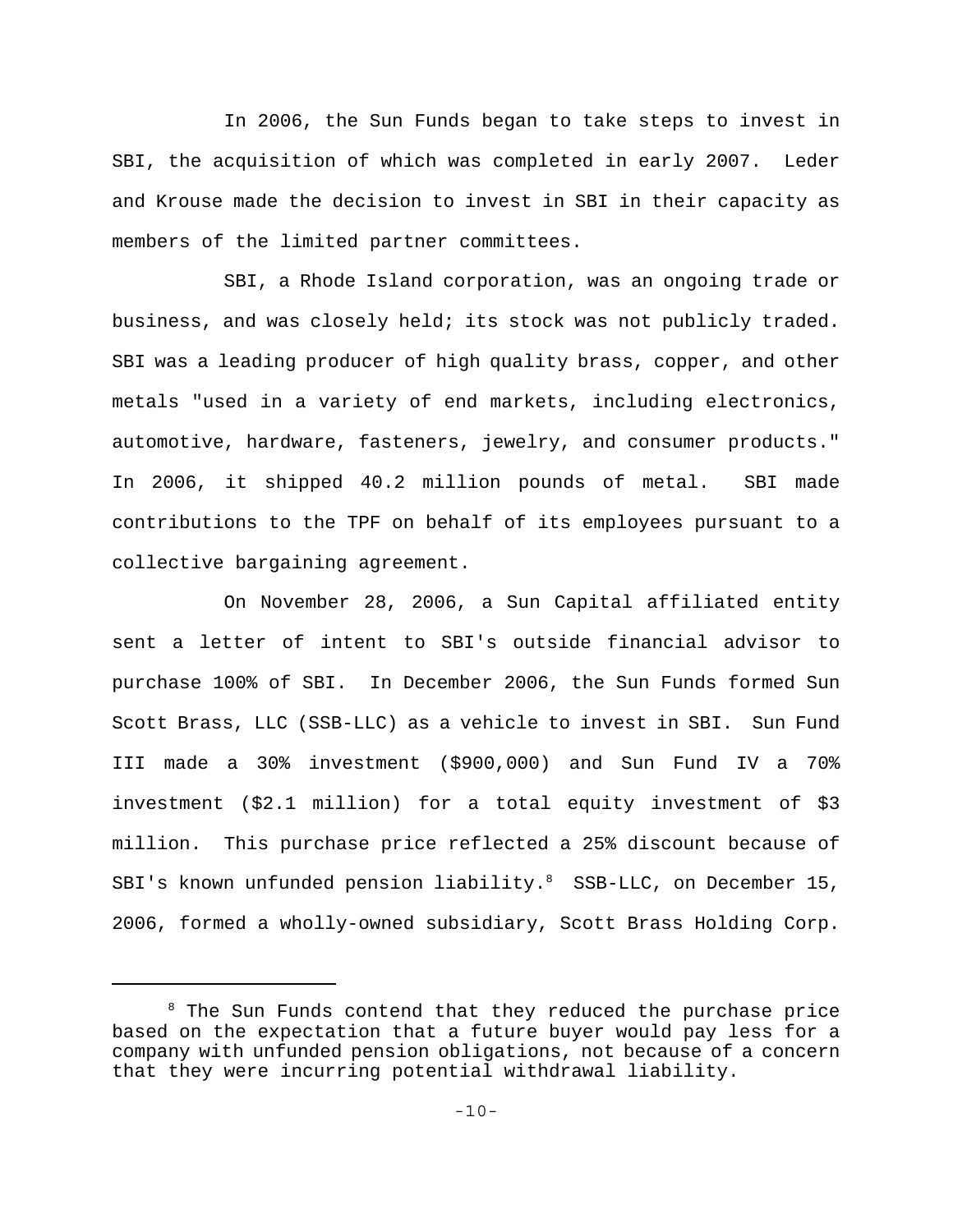(SBHC). SSB-LLC transferred the \$3 million the Sun Funds invested in it to SBHC as \$1 million in equity and \$2 million in debt. Id. at 111. SBHC then purchased all of SBI's stock with the \$3 million of cash on hand and \$4.8 million in additional borrowed money. Id. The stock purchase agreement to acquire SBI's stock was entered into on February 8, 2007.<sup>9</sup>

On February 9, 2007, SBHC signed an agreement with the subsidiary of the general partner of Sun Fund IV to provide management services to SBHC and its subsidiaries, i.e., SBI. Since 2001, that general partner's subsidiary had contracted with SCAI to provide it with advisory services. In essence, as the district court described, the management company acted as a middle-man, providing SBI with employees and consultants from SCAI. Id.

Numerous individuals with affiliations to various Sun Capital entities, including Krouse and Leder, exerted substantial operational and managerial control over SBI, which at the time of the acquisition had 208 employees and continued as a trade or business manufacturing metal products. For instance, minutes of a March 5, 2007 meeting show that seven individuals from "SCP" attended a "Jumpstart Meeting" at which the hiring of three SBI salesmen was approved, as was the hiring of a consultant to analyze

<sup>&</sup>lt;sup>9</sup> The cover page of the agreement states the agreement is dated February 8, 2007, but the text of the stock purchase agreement says it is dated February 9, 2007. The discrepancy is not of importance here.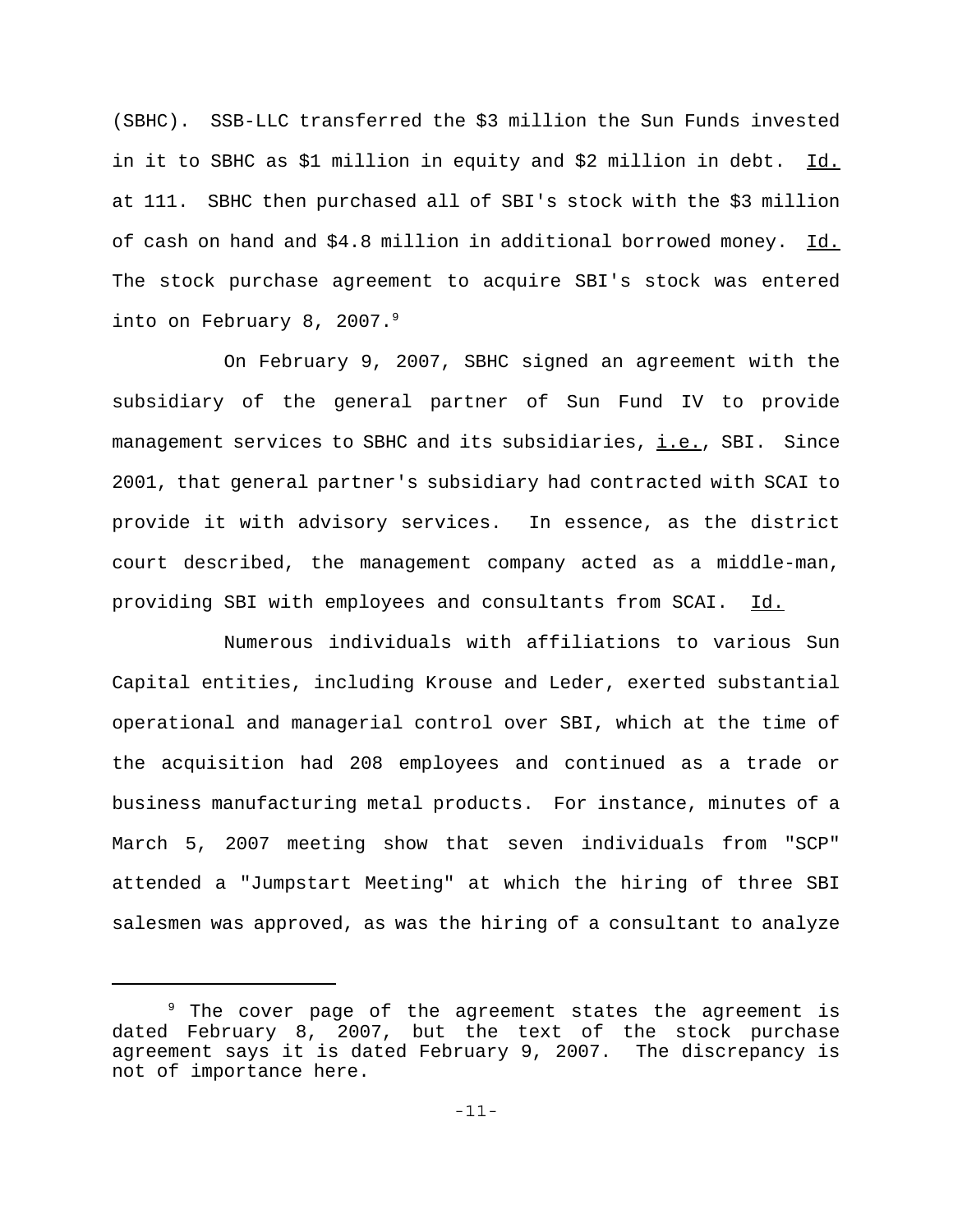a computer system upgrade project at a cost of \$25,000. Other items discussed included possible acquisitions, capital expenditures, and the management of SBI's working capital. Further, Leder, Krouse, and Steven Liff, an SCAI employee, were involved in email chains discussing liquidity, possible mergers, dividend payouts, and concerns about how to drive revenue growth at SBI. Leder, Krouse, and other employees of SCAI received weekly flash reports from SBI that contained detailed information about SBI's revenue, key financial data, market activity, sales opportunities, meeting notes, and action items. According to the Sun Funds, SBI continued to meet its pension obligations to the TPF for more than a year and a half after the acquisition.

### C. SBI's Bankruptcy and This Litigation

In the fall of 2008, declining copper prices reduced the value of SBI's inventory, resulting in a breach of its loan covenants. Unable to get its lender to waive the violation of the covenants, SBI lost its ability to access credit and was unable to pay its bills. See id.

In October 2008, SBI stopped making contributions to the TPF, and, in so doing, became liable for its proportionate share of the TPF's unfunded vested benefits. See 29 U.S.C.  $\S$ § 1381(a), 1383(a)(2). In November 2008, an involuntary Chapter 11 bankruptcy proceeding was brought against SBI. The Sun Funds assert that they

-12-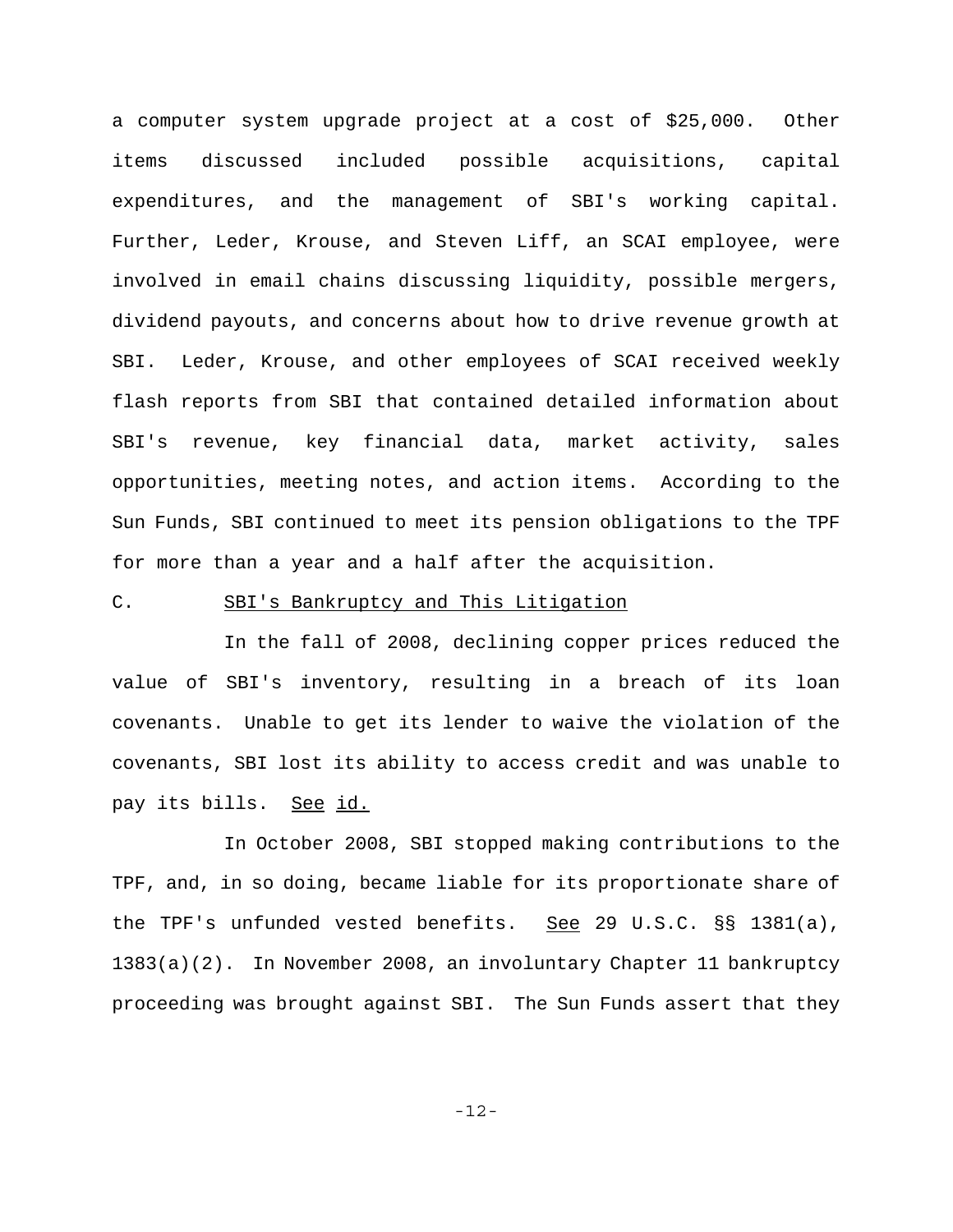lost the entire value of their investment in SBI as a result of the bankruptcy.

On December 19, 2008, the TPF sent a demand for payment of estimated withdrawal liability to SBI. The TPF also sent a notice and demand to the Sun Funds demanding payment from them of SBI's withdrawal liability, ultimately calculated as \$4,516,539. Sun Capital, 903 F. Supp. 2d at 111. The TPF asserted that the Sun Funds had entered into a partnership or joint venture in common control with SBI and were therefore jointly and severally liable for SBI's withdrawal liability under 29 U.S.C. § 1301(b)(1). Id.

On June 4, 2010, the Sun Funds filed a declaratory judgment action in federal district court in Massachusetts. The Sun Funds sought a declaration that they were not subject to withdrawal liability under  $\S$  1301(b)(1) because: (1) the Sun Funds were not part of a joint venture or partnership and therefore did not meet the common control requirement; and (2) neither of the Funds was a "trade or business."

The TPF counterclaimed that the Sun Funds were jointly and severally liable for SBI's withdrawal liability in the amount of \$4,516,539, and also that the Sun Funds had engaged in a transaction to evade or avoid liability under 29 U.S.C. § 1392(c). The parties both filed cross-motions for summary judgment in September 2011.

-13-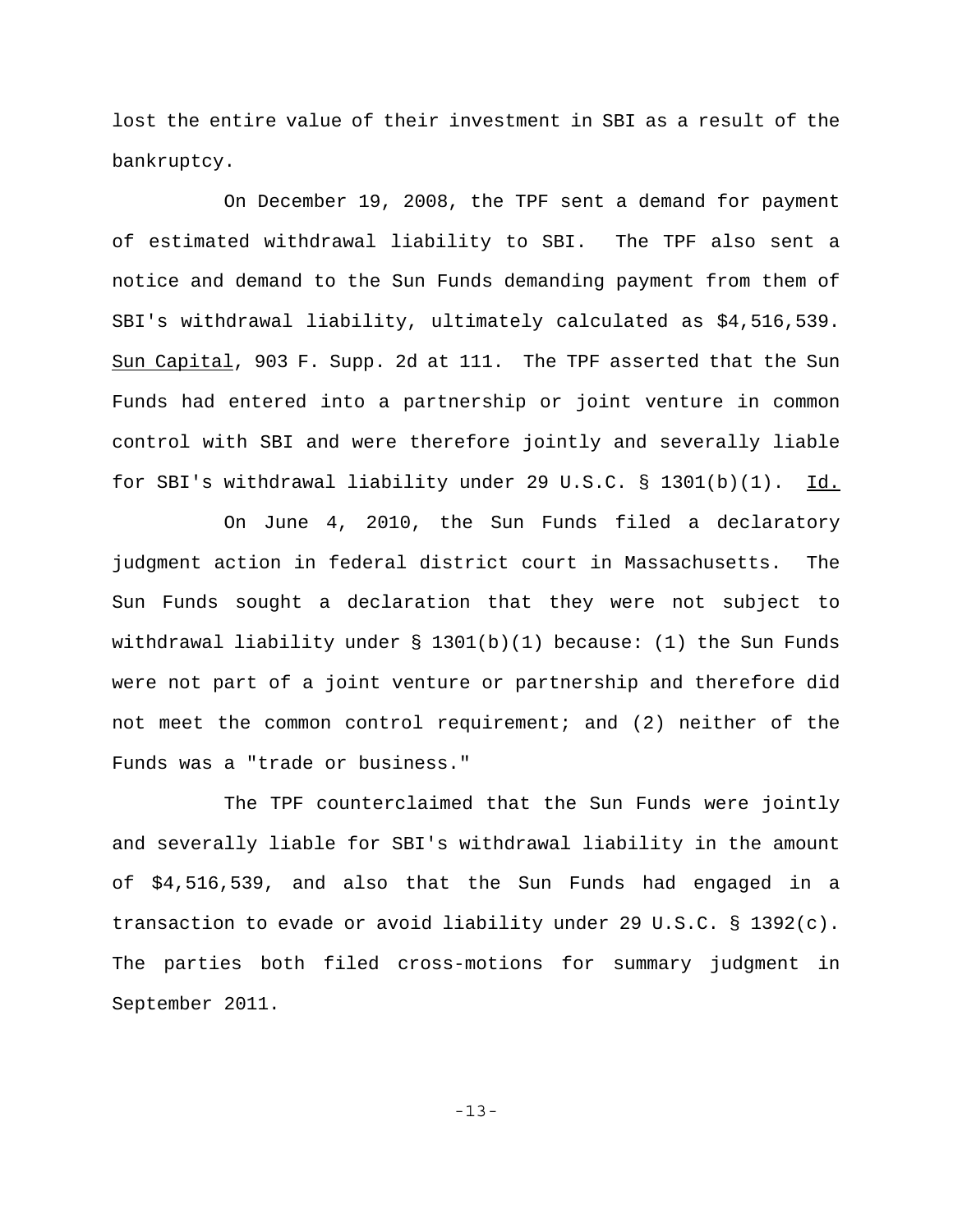The district court issued a Memorandum and Order on October 18, 2012, granting summary judgment to the Sun Funds. Id. at 109. The district court did not reach the issue of common control, id. at 118, instead basing its decision on the "trade or business" portion of the two-part statutory test. It also decided the "evade or avoid" liability issue. $10$ 

On the "trade or business" issue, the district court addressed the level of deference owed to a September 2007 PBGC appeals letter that found a private equity fund to be a "trade or business" in the single employer pension plan context. Id. at 114- 16. The appeals letter found the equity fund to be a "trade or business" because its controlling stake in the bankrupt company put it in a position to exercise control over that company through its general partner, which was compensated for its efforts.

The district court held that the appeals letter was owed deference only to the extent it could persuade. Id. at 115. The district court found the letter unpersuasive for two reasons: (1) the appeals board purportedly incorrectly attributed activity of the general partner to the investment fund; and (2) the appeals board letter supposedly conflicted with governing Supreme Court tax precedent. Id. at 115-16. Engaging in its own analysis, the court found that the Sun Funds were not "trades or businesses," relying

 $10$  No party demanded a jury trial in the event the district court found that the case should proceed to trial rather than be resolved at summary judgment.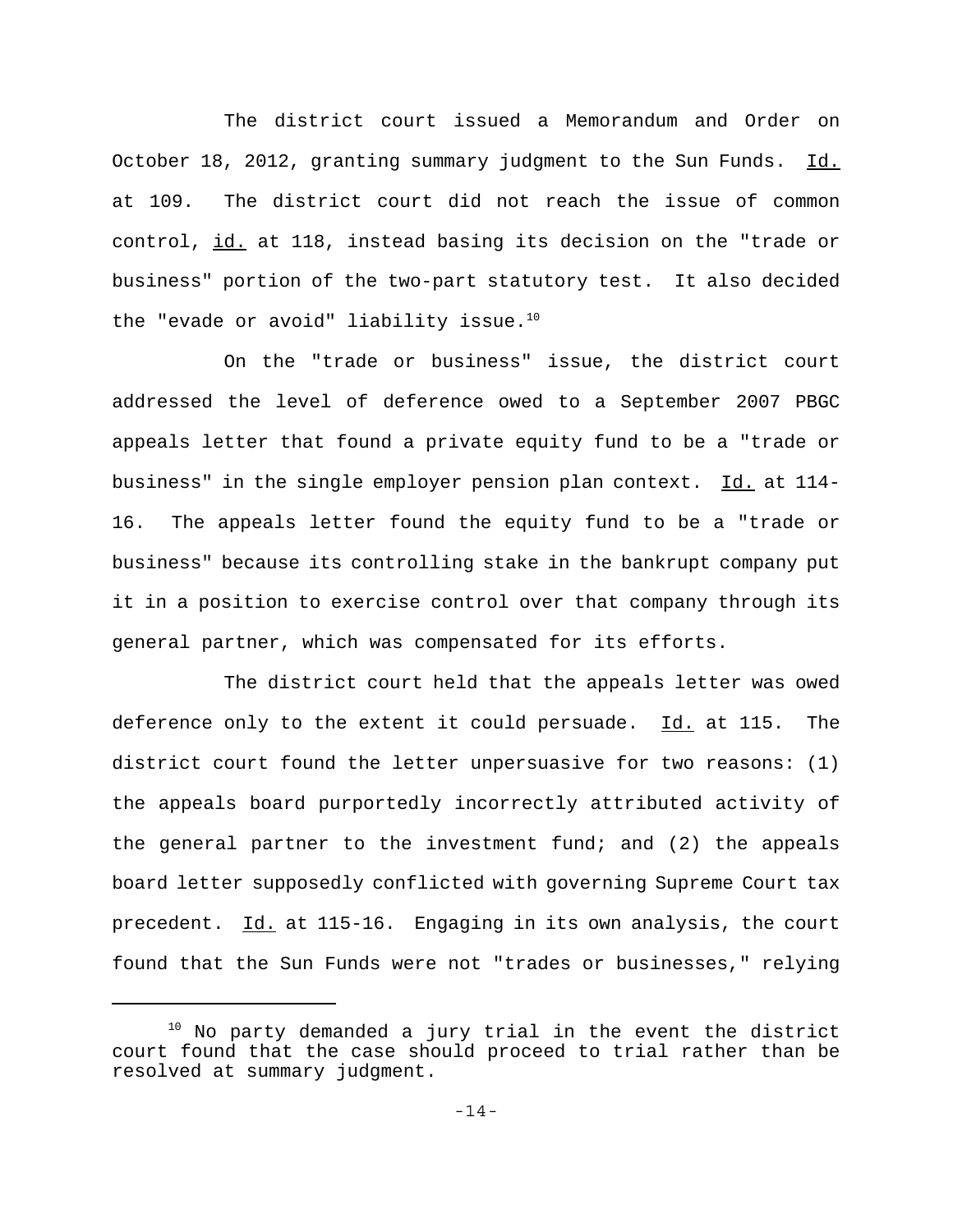on the fact that the Sun Funds did not have any offices or employees, and did not make or sell goods or report income other than investment income on their tax returns. Id. at 117. Moreover, the Sun Funds were not engaged in the general partner's management activities. Id.

As to its "evade or avoid" liability analysis, the district court stated that  $\S$  1392(c) was not meant to apply to an outside investor structuring a transaction to avoid assuming a potential liability. Id. at 122. The language of the statute suggested that "it is aimed at sellers, not investors," id., and imposing liability on investors for trying to avoid assumption of such liability would disincentivize investing in companies subject to multiemployer pension plan obligations, thereby undermining the aim of the MPPAA, id. at 124.

The TPF has timely appealed. It argues that the district court erred in finding that the Sun Funds were not "trades or businesses" and that the Sun Funds should be subject to "evade or avoid" liability under § 1392(c). The PBGC has filed an amicus brief on appeal in support of reversal of the district court's "trades or businesses" decision, but has taken no position on the § 1392(c) claim.

II.

## A. Standard of Review

-15-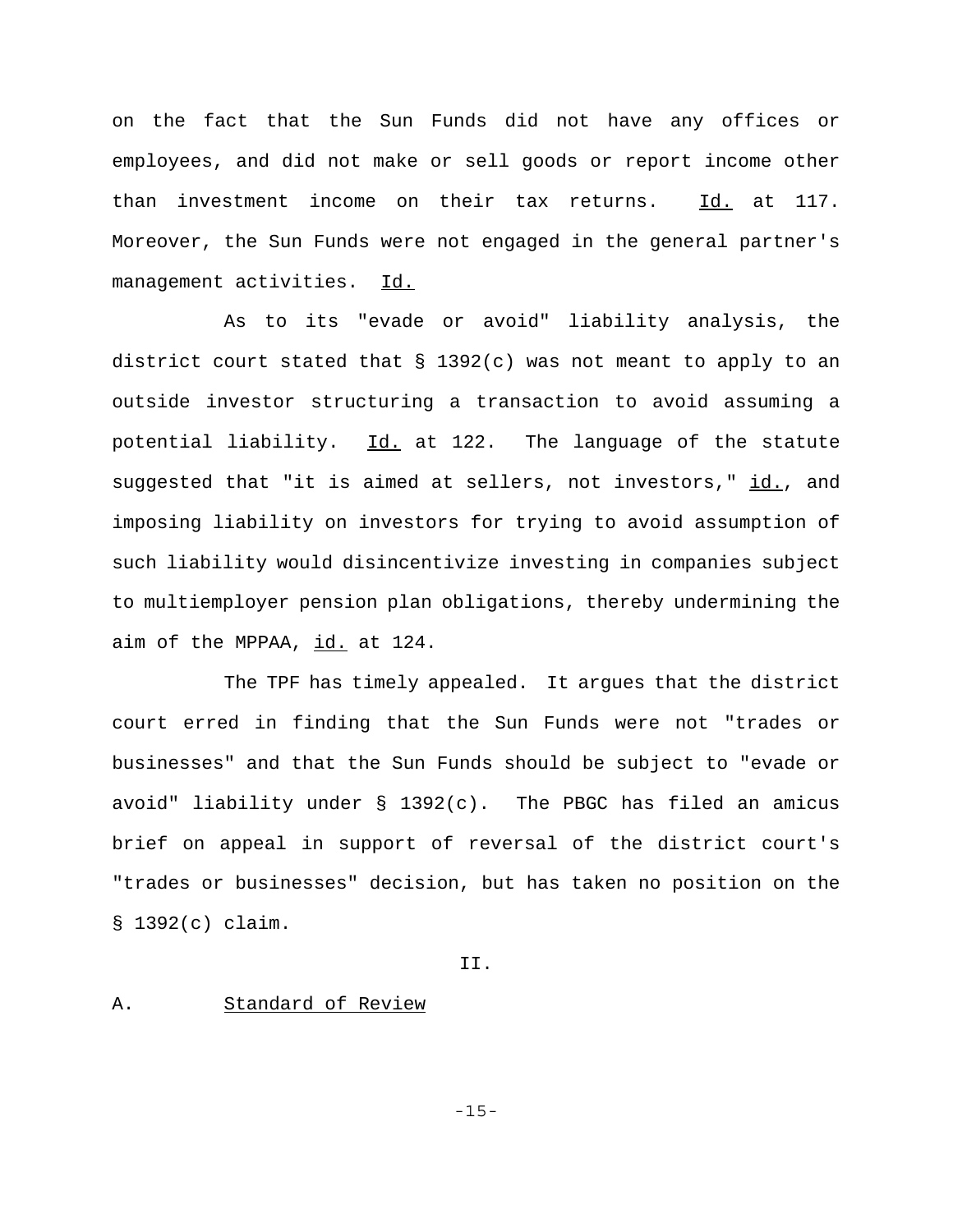We review a grant or denial of summary judgment, as well as pure issues of law, de novo. Rodriguez v. Am. Int'l Ins. Co. of P.R., 402 F.3d 45, 46-47 (1st Cir. 2005). We may affirm the district court on any independently sufficient ground manifest in the record. OneBeacon Am. Ins. Co. v. Commercial Union Assurance Co. of Can., 684 F.3d 237, 241 (1st Cir. 2012). The presence of cross-motions for summary judgment does not distort the standard of review. Rather, we view each motion separately in the light most favorable to the non-moving party and draw all reasonable inferences in favor of that party. Id. We make a determination "based on the undisputed facts whether either [party] deserve[s] judgment as a matter of law." Hartford Fire Ins. Co. v. CNA Ins. Co. (Eur.) Ltd., 633 F.3d 50, 53 (1st Cir. 2011). To prevail, the moving party must show "that there is no genuine dispute as to any material fact," and that it "is entitled to judgment as a matter of law." Fed. R. Civ. P. 56(a).

# B. Withdrawal Liability Under the MPPAA

The MPPAA was enacted by Congress to protect the viability of defined pension benefit plans, to create a disincentive for employers to withdraw from multiemployer plans, and also to provide a means of recouping a fund's unfunded liabilities. Pension Benefit Guar. Corp. v. R.A. Gray & Co., 467 U.S. 717, 720-22 (1984). As such, the MPPAA requires employers withdrawing from a multiemployer plan to pay their proportionate

-16-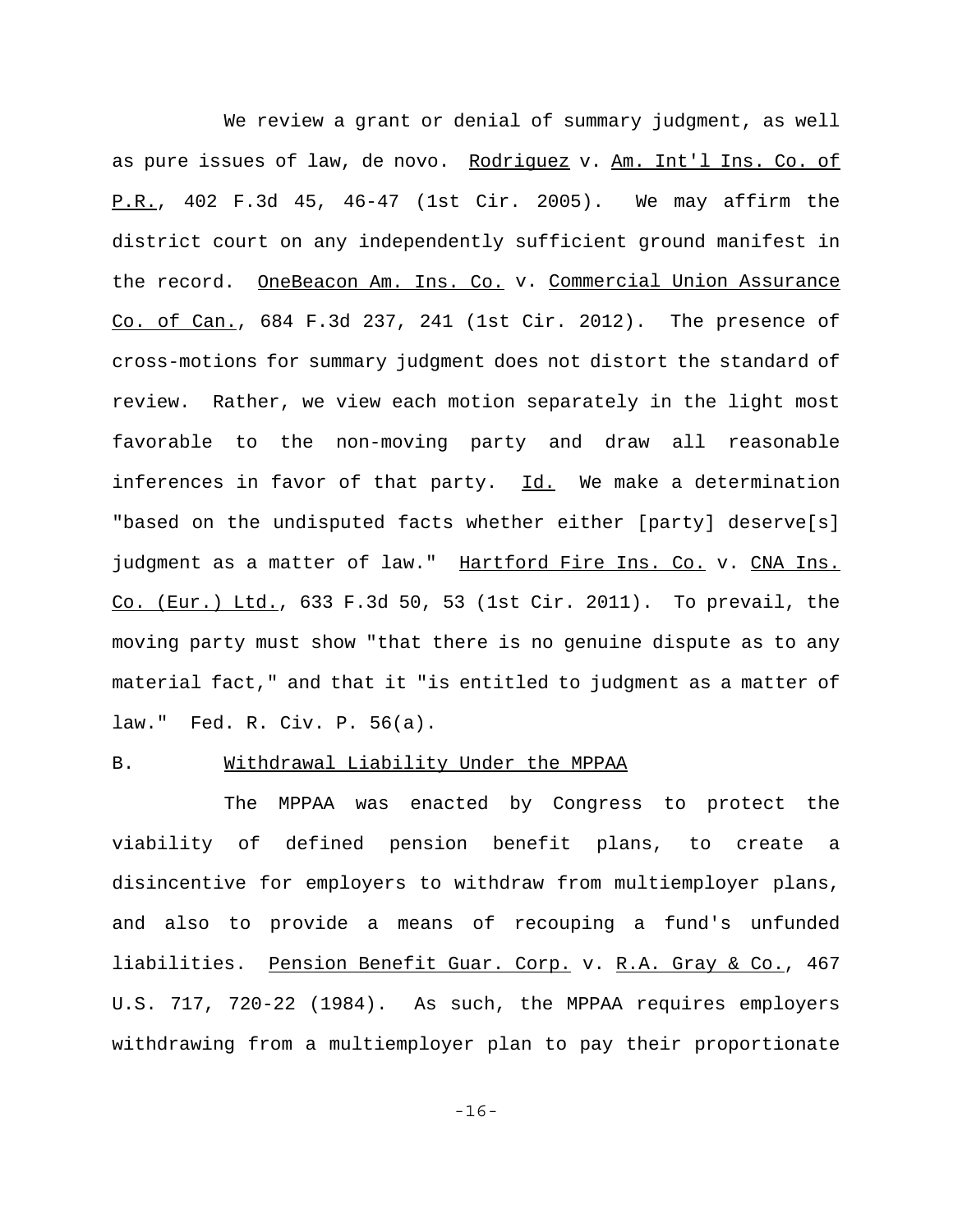share of the pension fund's vested but unfunded benefits. See 29 U.S.C. §§ 1381, 1391; Concrete Pipe & Prods. of Cal., Inc. v. Constr. Laborers Pension Trust for S. Cal., 508 U.S. 602, 609 (1993); R.A. Gray, 467 U.S. at 725. An employer withdraws when it permanently ceases its obligation to contribute or permanently ceases covered operations under the plan. 29 U.S.C. § 1383(a).

The MPPAA provides: "For purposes of this subchapter, under regulations prescribed by the [PBGC], all employees of trades or businesses (whether or not incorporated) which are under common control shall be treated as employed by a single employer and all such trades and businesses as a single employer." 29 U.S.C. § 1301(b)(1). So, "[t]o impose withdrawal liability on an organization other than the one obligated to the [pension] Fund, two conditions must be satisfied: 1) the organization must be under 'common control' with the obligated organization, and 2) the organization must be a trade or business." McDougall v. Pioneer Ranch Ltd. P'ship, 494 F.3d 571, 577 (7th Cir. 2007). The Act's broad definition of "employer" extends beyond the business entity withdrawing from the pension fund, thus imposing liability on related entities within the definition, which, in effect, pierces the corporate veil and disregards formal business structures. See Cent. States, Se. & Sw. Areas Pension Fund v. Messina Prods., LLC, 706 F.3d 874, 877 (7th Cir. 2013) ("When an employer participates in a multiemployer pension plan and then withdraws from the plan

-17-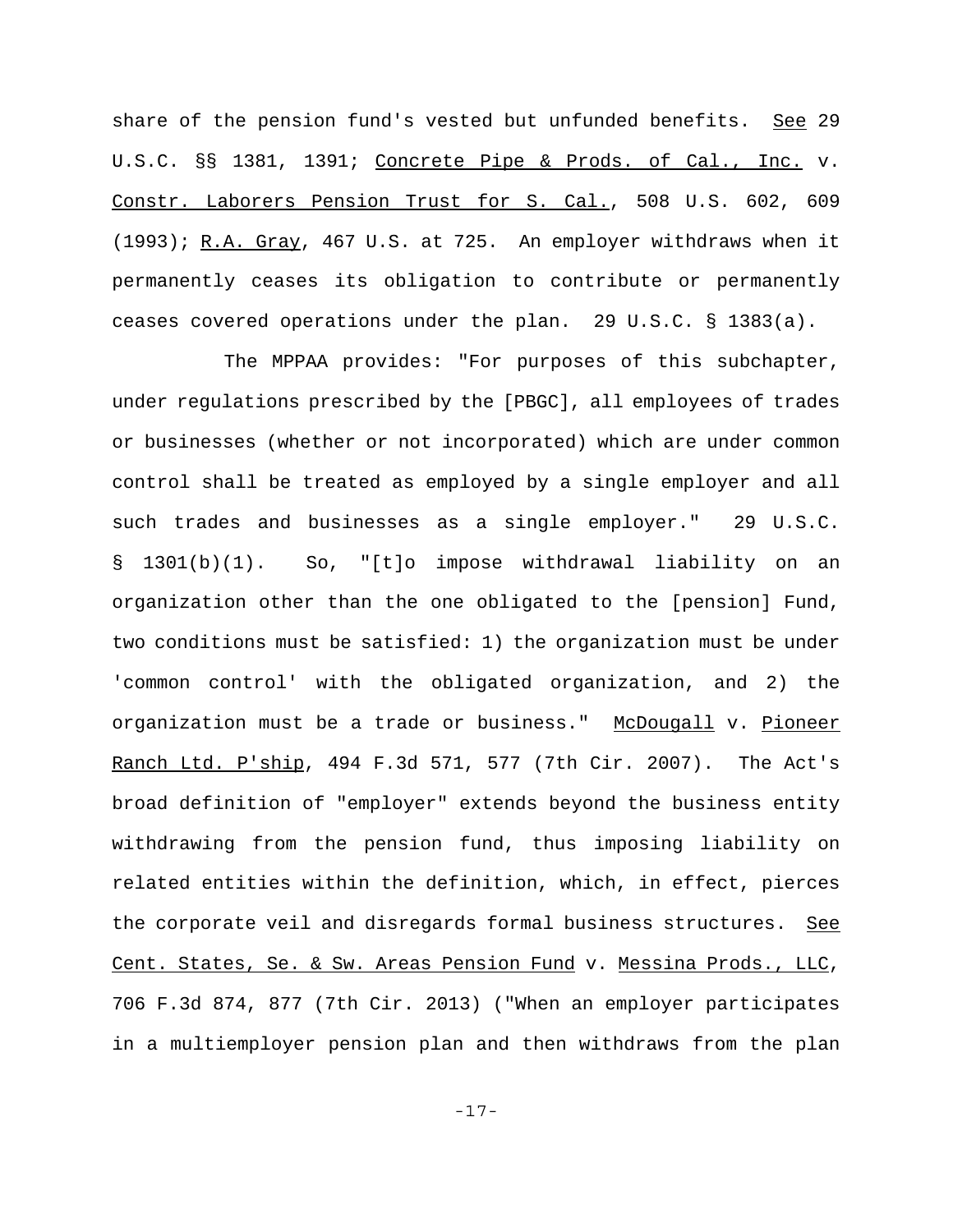with unpaid liabilities, federal law can pierce corporate veils and impose liability on owners and related businesses.").

While Congress in § 1301(b)(1) authorizes the PBGC to prescribe regulations, those regulations "shall be consistent and coextensive with regulations prescribed for similar purposes by the Secretary of the Treasury under [26 U.S.C. § 414(c)]" of the Internal Revenue Code.<sup>11</sup> 29 U.S.C. § 1301(b)(1). The PBGC has adopted regulations pertaining to the meaning of "common control," see 29 C.F.R. §§ 4001.2, 4001.3(a), but has not adopted regulations defining or explaining the meaning of "trades or businesses." $12$ 

The phrase "trades or businesses" as used in  $\S 1301(b)(1)$ is not defined in Treasury regulations and has not been given a definitive, uniform definition by the Supreme Court. See Comm'r of Internal Revenue v. Groetzinger, 480 U.S. 23, 27 (1987) (observing that despite the widespread use of the phrase in the Internal Revenue Code, "the Code has never contained a definition of the words 'trade or business' for general application, and no regulation has been issued expounding its meaning for all

 $11$  In turn, § 414(c) is concerned with seven further sections and sub-sections of the Code, which are themselves concerned with qualified pension plans, profit-sharing plans, stock bonus plans, and individual retirement accounts. See 26 U.S.C. § 414(c); see also id. §§ 401, 408(k), 408(p), 410, 411, 415, 416.

 $12$  29 C.F.R. § 4001.3(a) references regulations issued by the Treasury under  $\S$  414(c) of the Code, but the Treasury regulations cross-referenced do not define "trades or businesses" either. See, e.g., 26 C.F.R.  $\S$  1.414(c)-2.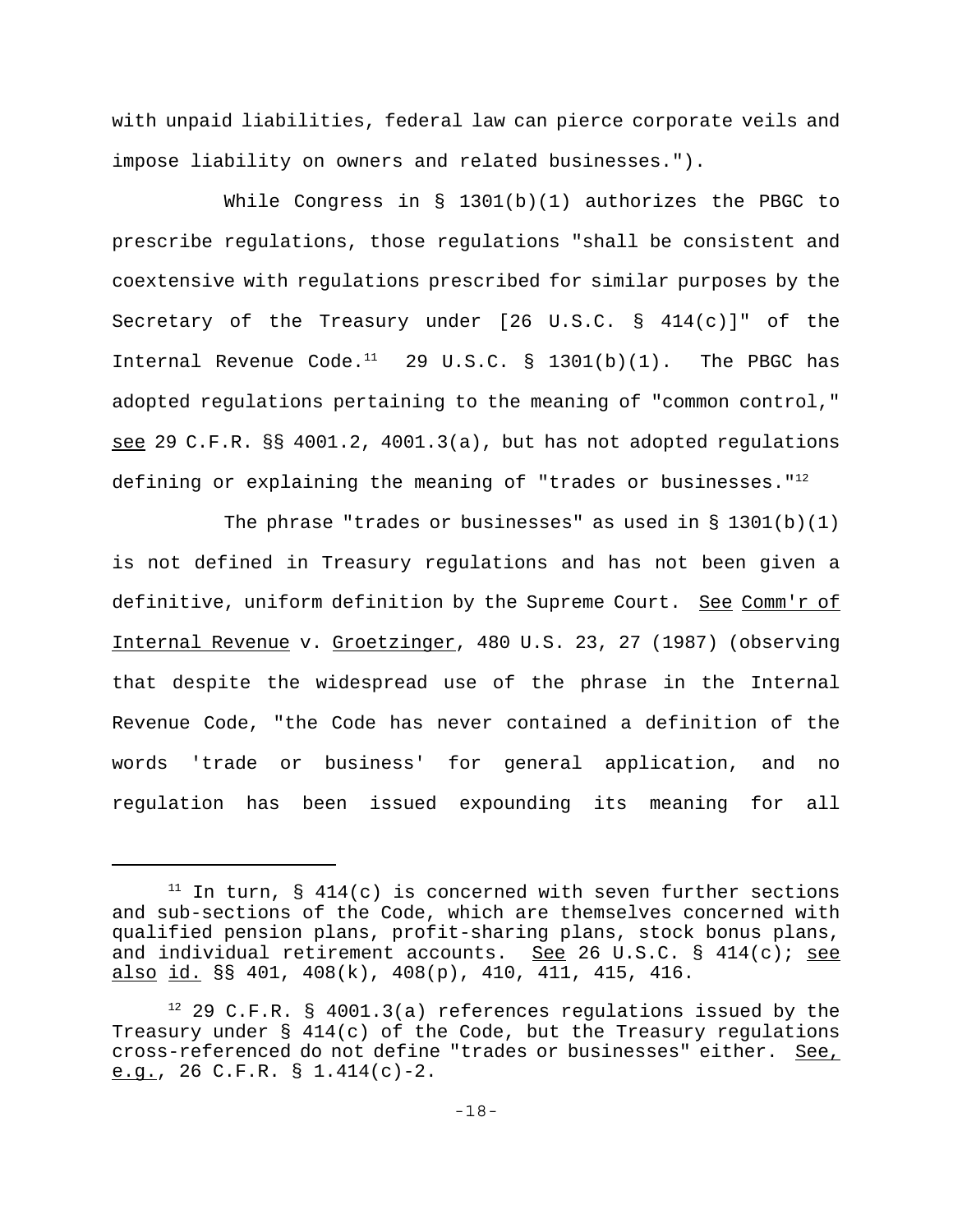purposes"). The Supreme Court has warned that when it interprets the phrase, it "do[es] not purport to construe the phrase where it appears in other places," except those sections where it has previously interpreted the term. Id. at 27 n.8. The Court has not provided an interpretation of the phrase as used in § 1301(b)(1).

# C. Failing to Have Promulgated Regulations, the PBGC Nonetheless Offers Guidance on the Meaning of "Trades or Businesses"

The only guidance we have from the PBGC is a 2007 appeals letter, defended in its amicus brief.

In a September 2007 response to an appeal, $13$  the PBGC, in a letter, applied a two-prong test it purported to derive from Commissioner of Internal Revenue v. Groetzinger, 480 U.S. 23, to determine if the private equity fund was a "trade or business" for purposes of the first part of the § 1301(b)(1) requirement. The PBGC asked (1) whether the private equity fund was engaged in an activity with the primary purpose of income or profit and (2) whether it conducted that activity with continuity and regularity. See id. at 35 ("We accept . . . that to be engaged in a trade or business, the taxpayer must be involved in the activity with

<sup>&</sup>lt;sup>13</sup> The PBGC's Appeals Board renders final agency decisions on various liability and benefit determinations in writing pursuant to 29 C.F.R. § 4003.59. According to the PBGC's website, only threemember decisions are made available on its website. The 2007 letter was a one-member decision and was apparently not published, or at least not made widely publicly available through its website. See Pension Benefit Guaranty Corporation, Appeals Board Decisions, http://www.pbgc.gov/prac/appeals-board-decisions.html.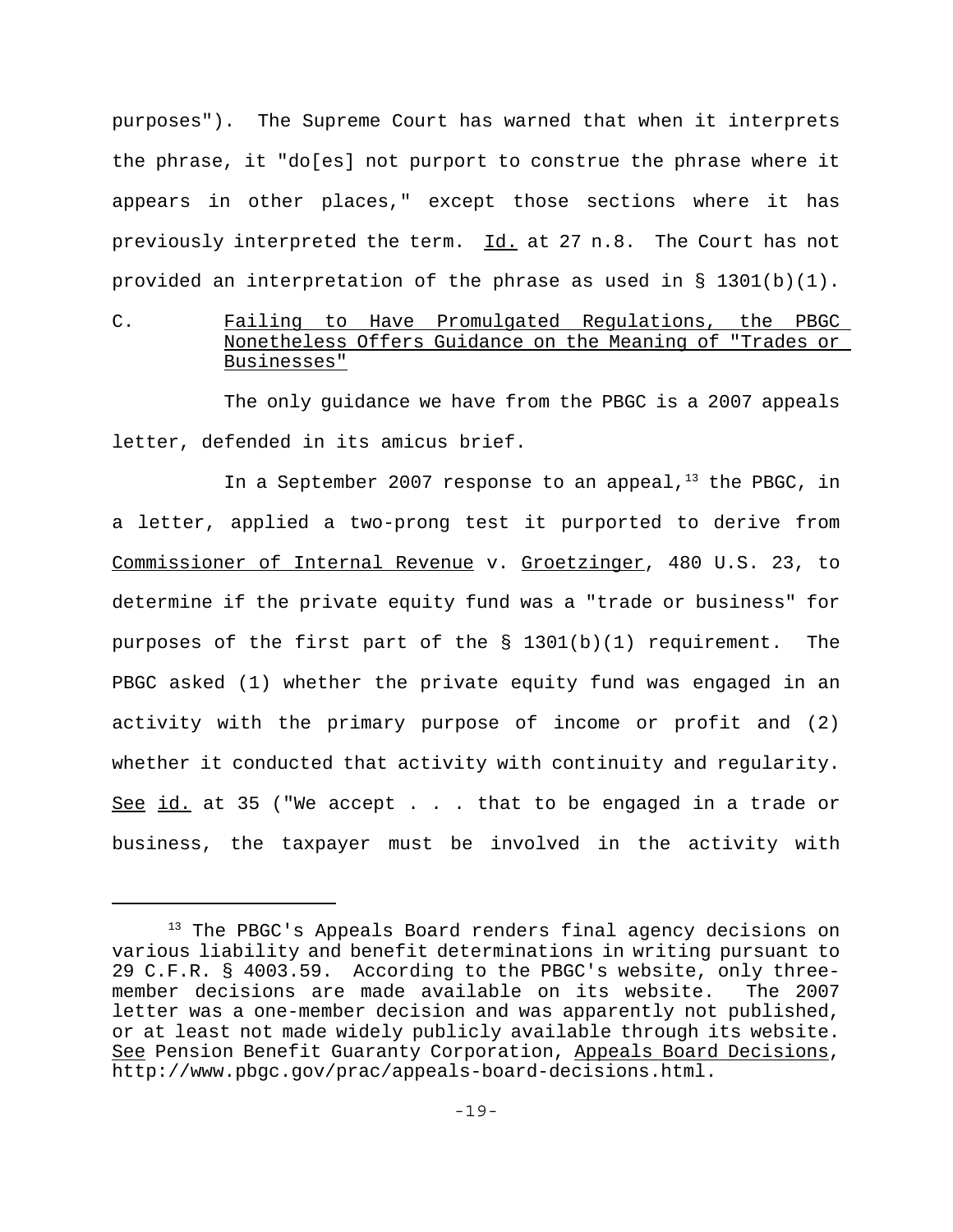continuity and regularity and that the taxpayer's primary purpose for engaging in the activity must be for income or profit.").

The PBGC found that the private equity fund involved in that matter met the profit motive requirement. It also determined that the size of the fund, the size of its profits, and the management fees paid to the general partner established continuity and regularity. The PBGC also observed that the fund's agent provided management and advisory services, and received fees for those services. Indeed, the Appeals Board noted that the equity fund's agent, "N," received 20% of all net profits received in exchange for its services and that its acts were attributable to the fund as the fund's agent.<sup>14</sup> In addition, the fund's controlling stake in the portfolio company put it in a position to exercise control through its general partner, consistent with its stated purpose. The approach taken by the PBGC has been dubbed an "investment plus" standard. See Bd. of Trs., Sheet Metal Workers' Nat'l Pension Fund v. Palladium Equity Partners, LLC, 722 F. Supp. 2d 854, 869 (E.D. Mich. 2010).

The PBGC does not assert that its 2007 letter is entitled to deference under Chevron, U.S.A., Inc. v. Natural Resources Defense Council, 467 U.S. 837 (1984). It does, however, claim entitlement to deference under Auer v. Robbins, 519 U.S. 452

<sup>&</sup>lt;sup>14</sup> The letter did not mention whether the equity fund received any offsets to the fees paid to "N" for fees "N" may have received from the portfolio company,  $i.e.,$  the withdrawing employer.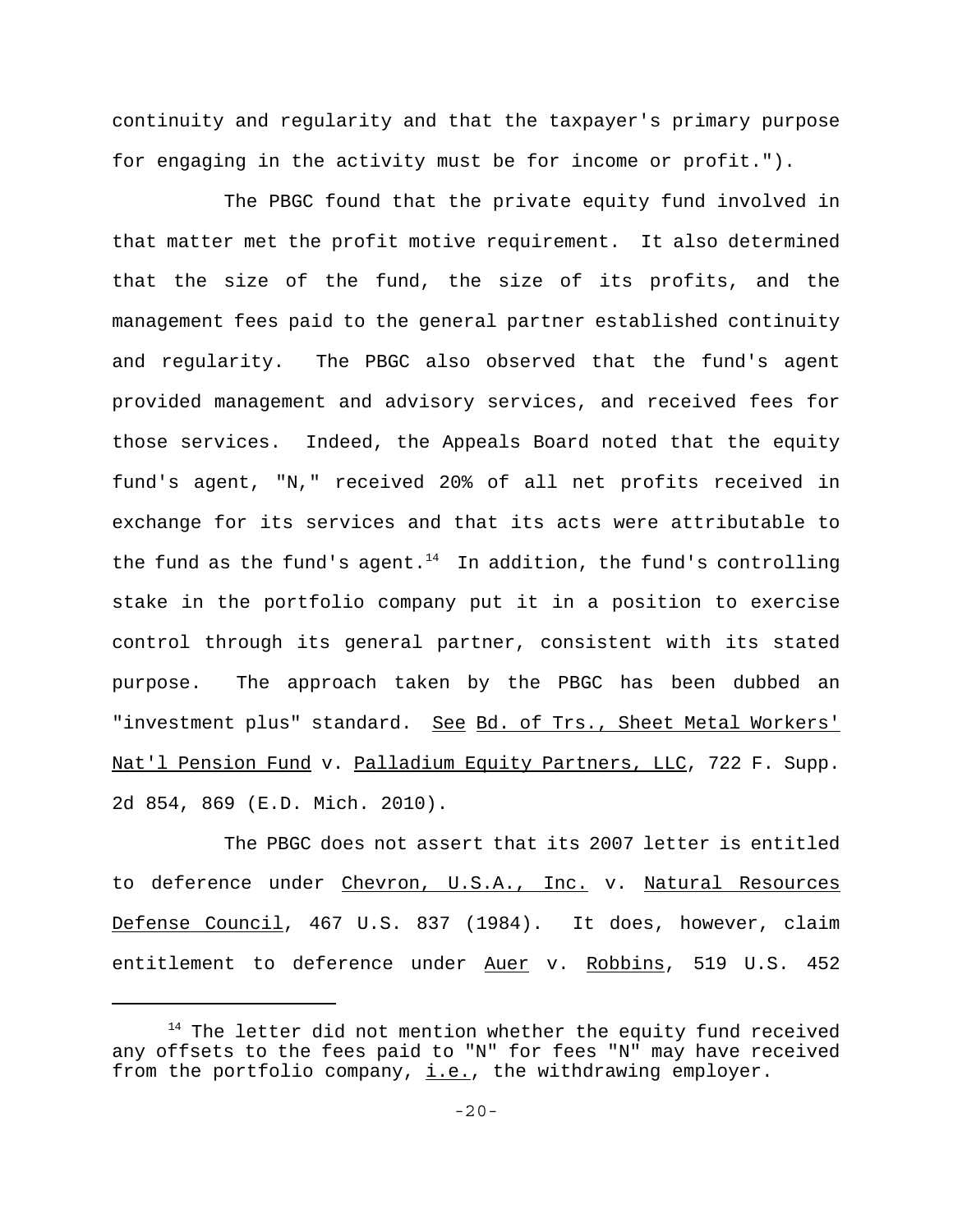(1997). We disagree. The PBGC's letter stating its position is owed no more than Skidmore deference. See Skidmore v. Swift & Co., 323 U.S. 134, 140 (1944).

The letter was not the result of public notice and comment, and merely involved an informal adjudication resolving a dispute between a pension fund and the equity fund. Thus far, the letter has received no more deference than the power to persuade. See Sun Capital, 903 F. Supp. 2d at 115; Palladium, 772 F. Supp. 2d at 869. And rightly so. "[I]nterpretations contained in formats such as opinion letters are 'entitled to respect' . . . only to the extent that those interpretations have the 'power to persuade.'" Christensen v. Harris Cnty., 529 U.S. 576, 587 (2000) (quoting Skidmore, 323 U.S. at 140).

The PBGC contends that, because it is interpreting a phrase that appears in its own regulations, see 29 C.F.R. §§ 4001.2, 4001.3, its interpretation is owed deference under Auer. Which is to say that the court must defer to that interpretation unless it is plainly erroneous or inconsistent with its own regulations. Auer, 519 U.S. at 461.

The letter is not owed Auer deference in this case because such deference is inappropriate where significant monetary liability would be imposed on a party for conduct that took place at a time when that party lacked fair notice of the interpretation at issue. See Christopher v. SmithKline Beecham Corp., 132 S. Ct.

-21-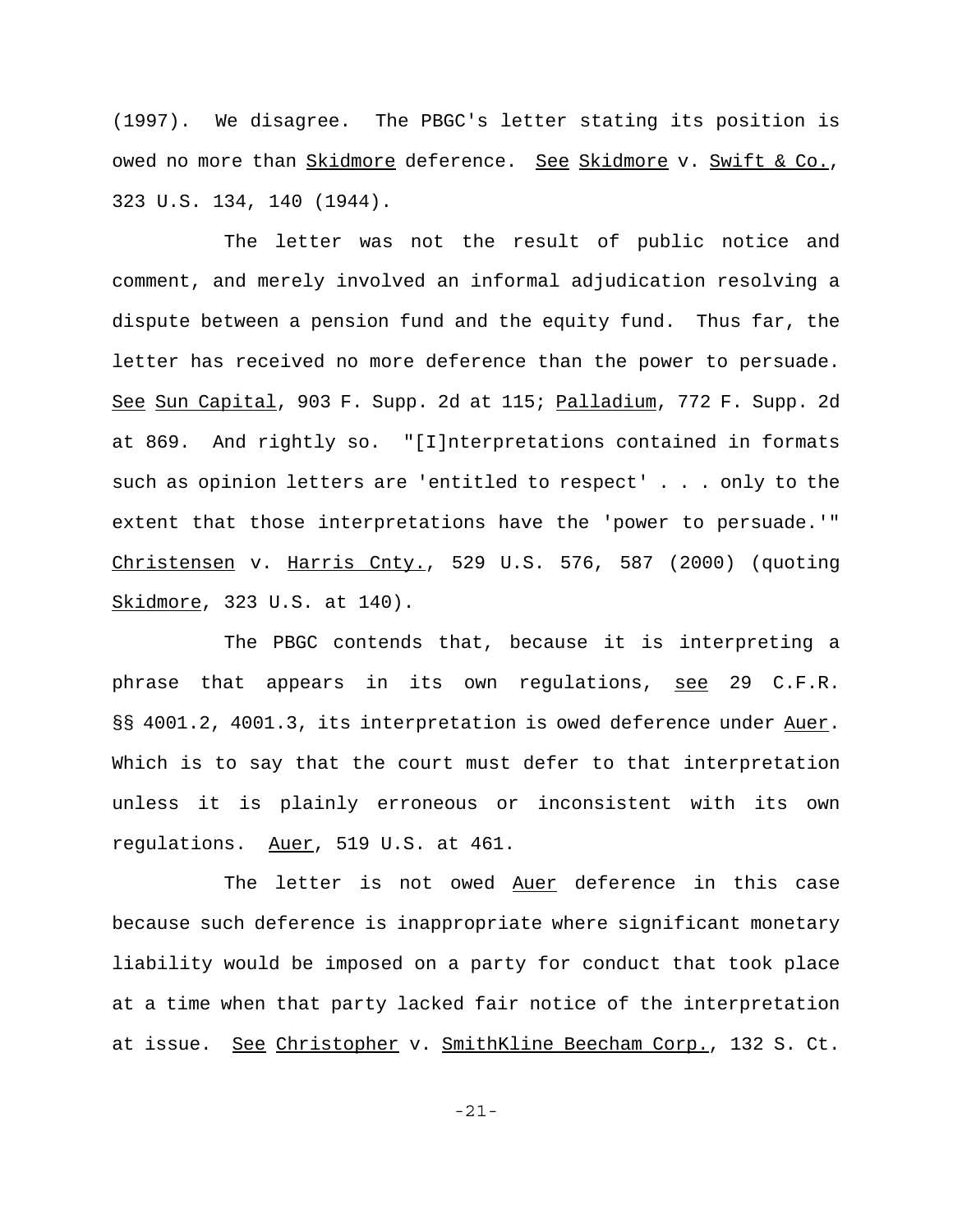2156, 2167 (2012). Christopher stressed that the agency in that case had taken decades before acting, during which time the industry practice at issue developed and continued.<sup>15</sup> Id. at 2168 ("But where, as here, an agency's announcement of its interpretation is preceded by a very lengthy period of conspicuous inaction, the potential for unfair surprise is acute."). In this case, the Sun Funds made their investment and operational arrangements in early 2007, while the PBGC did not issue its appeals letter until September 2007.

Moreover, even if Christopher was not an impediment to Auer deference, the anti-parroting principle would be. Gonzales v. Oregon, 546 U.S. 243, 257 (2006) ("Simply put, the existence of a parroting regulation does not change the fact that the question here is not the meaning of the regulation but the meaning of the statute. An agency does not acquire special authority to interpret its own words when, instead of using its expertise and experience to formulate a regulation, it has elected merely to paraphrase the statutory language."). The PBGC regulations make no effort to

<sup>&</sup>lt;sup>15</sup> So too, here. Private equity funds date back to the nineteenth century, and have grown exponentially since around 1980. N. Jordan et al., Advising Private Funds: A Comprehensive Guide to Representing Hedge Funds, Private Equity Funds, and Their Advisers § 16:2 (2012) (observing that investor commitments were \$10 billion in 1991, \$160 billion in 2000, and \$680 billion in 2008). And, before the PBGC's appeals letter, many fund managers did not think they were exposed to withdrawal liability for portfolio companies. Id. § 18:5 (explaining also that "the principles set out by the PBGC are likely to apply across a wide spectrum of private equity firms").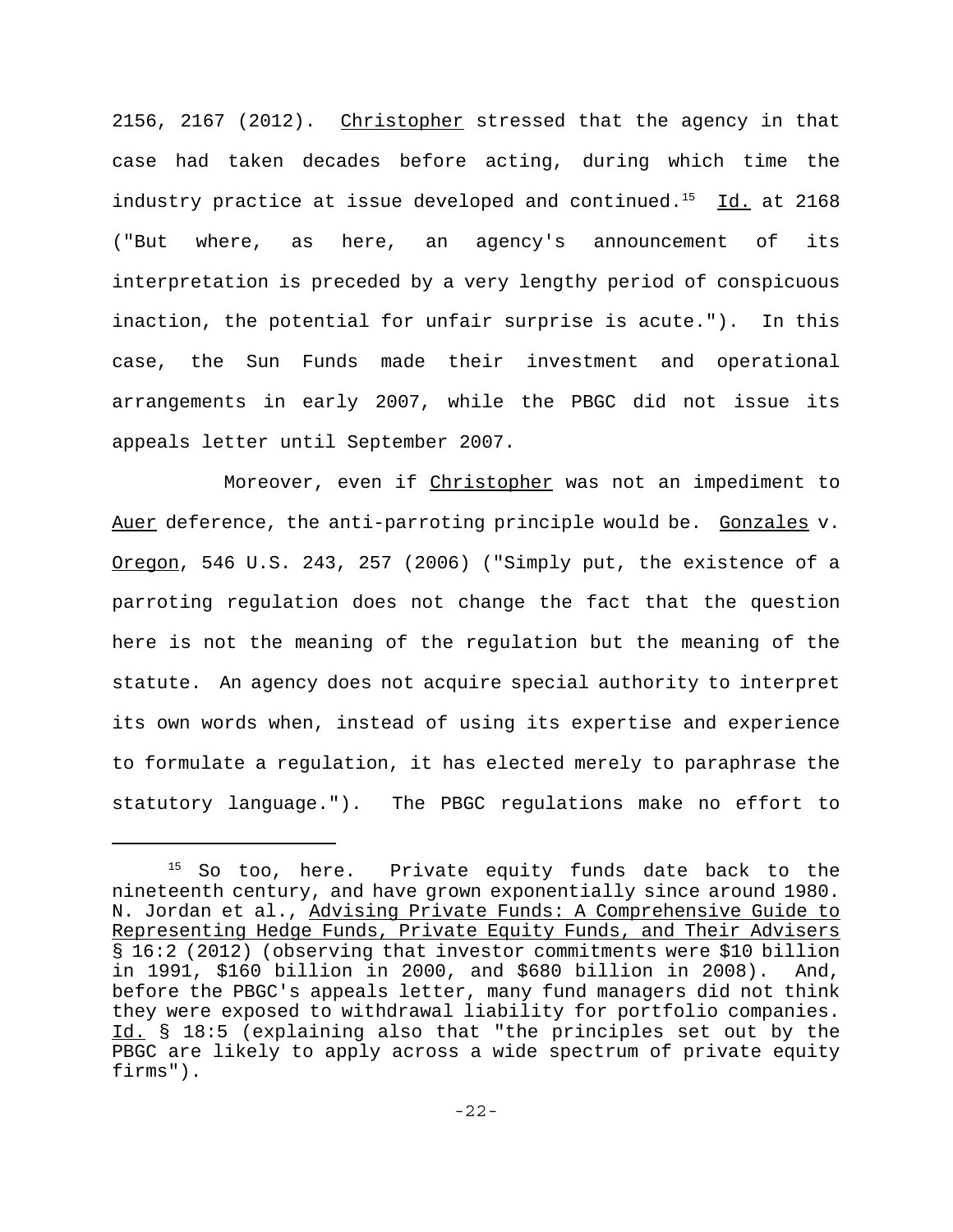define "trades or businesses," 29 C.F.R. § 4001.3(a), and merely refer to Treasury regulations, which, as mentioned, also do not define the phrase.

Nonetheless, the views the PBGC expressed in the letter are entitled to Skidmore deference. See Skidmore, 323 U.S. at 140 (observing that the "weight" of an agency's determination "depend[s] upon the thoroughness evident in [the agency's] consideration, the validity of its reasoning, its consistency with earlier and later pronouncements, and all those factors which give it power to persuade").

D. Sun Fund IV is a "Trade or Business" Under § 1301(b)(1), the PBGC's "Investment Plus" Approach is Persuasive, and the Same Approach Would Be Employed Even Without Deference

The Sun Funds argue that the "investment plus" test is incompatible with Supreme Court tax precedent. Regardless, they argue, the Sun Funds cannot be held responsible for the activities of other entities in the management and operation of SBI. And even if the Sun Funds had engaged in those activities, they argue, that would not be enough.

Where the MPPAA issue is one of whether there is mere passive investment to defeat pension withdrawal liability, we are persuaded that some form of an "investment plus" approach is appropriate when evaluating the "trade or business" prong of § 1301(b)(1), depending on what the "plus" is. Further, even if we were to ignore the PBGC's interpretation, we, like the Seventh

-23-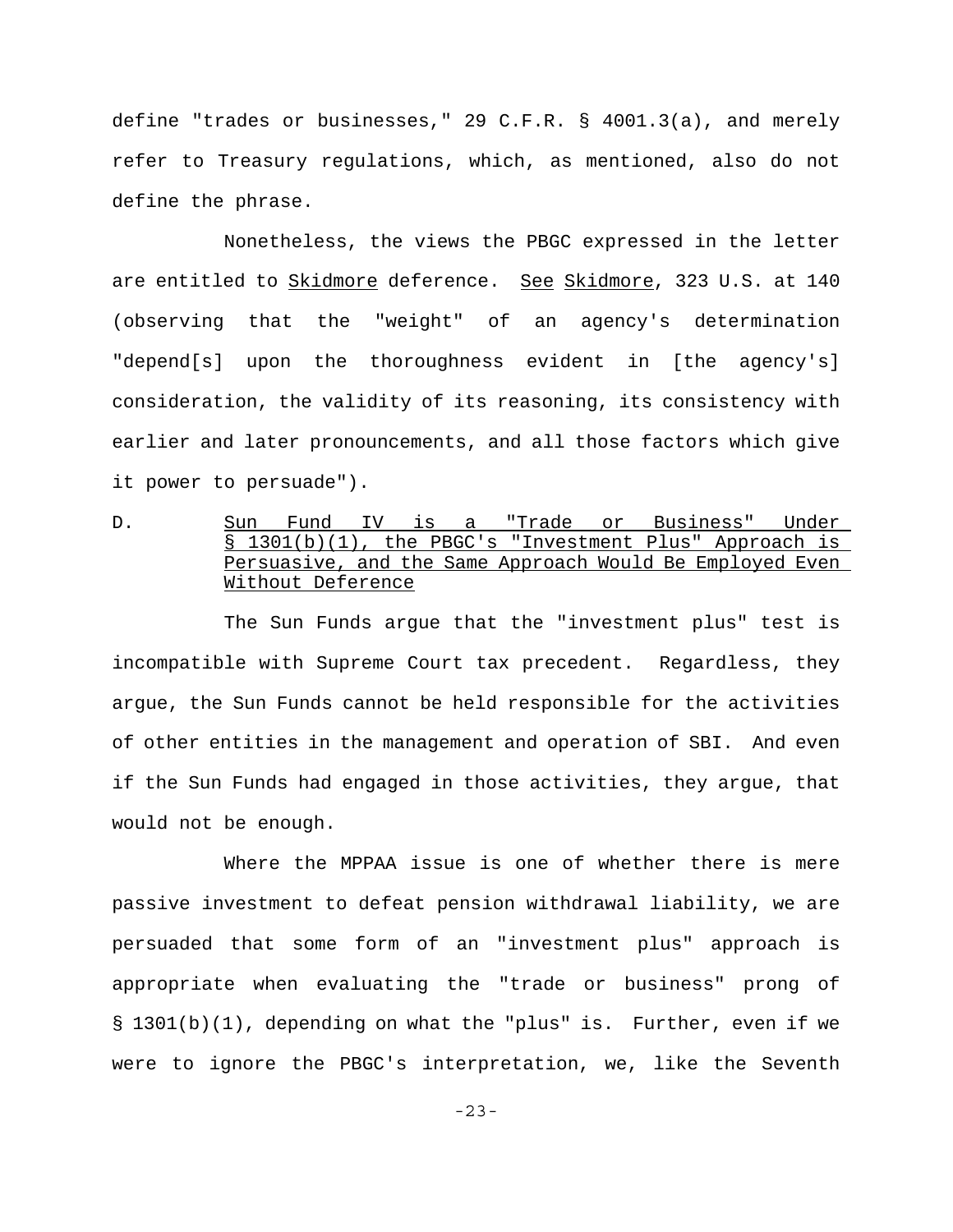Circuit, would reach the same result through independent analysis. In Central States, Southeast & Southwest Areas Pension Fund v. Messina Products, LLC, 706 F.3d 874, the Seventh Circuit employed an "investment plus"-like analysis without reference to any PBGC interpretation. We agree with that approach. We see no need to set forth general guidelines for what the "plus" is, nor has the PBGC provided guidance on this. We go no further than to say that on the undisputed facts of this case, Sun Fund IV is a "trade or business" for purposes of  $\S$  1301(b)(1).<sup>16</sup>

In a very fact-specific approach, we take account of a number of factors, cautioning that none is dispositive in and of itself. The Sun Funds make investments in portfolio companies with the principal purpose of making a profit. Profits are made from the sale of stock at higher prices than the purchase price and through dividends. But a mere investment made to make a profit, without more, does not itself make an investor a trade or business. See Cent. States, Se. & Sw. Areas Pension Fund v. Fulkerson, 238 F.3d 891, 895-96 (7th Cir. 2001); Palladium, 722 F. Supp. 2d at 868.

Here, however, the Sun Funds have also undertaken activities as to the SBI property. The Sun Funds' limited partnership agreements and private placement memos explain that the

<sup>&</sup>lt;sup>16</sup> We do not decide if Sun Fund III is a "trade or business" for reasons discussed later.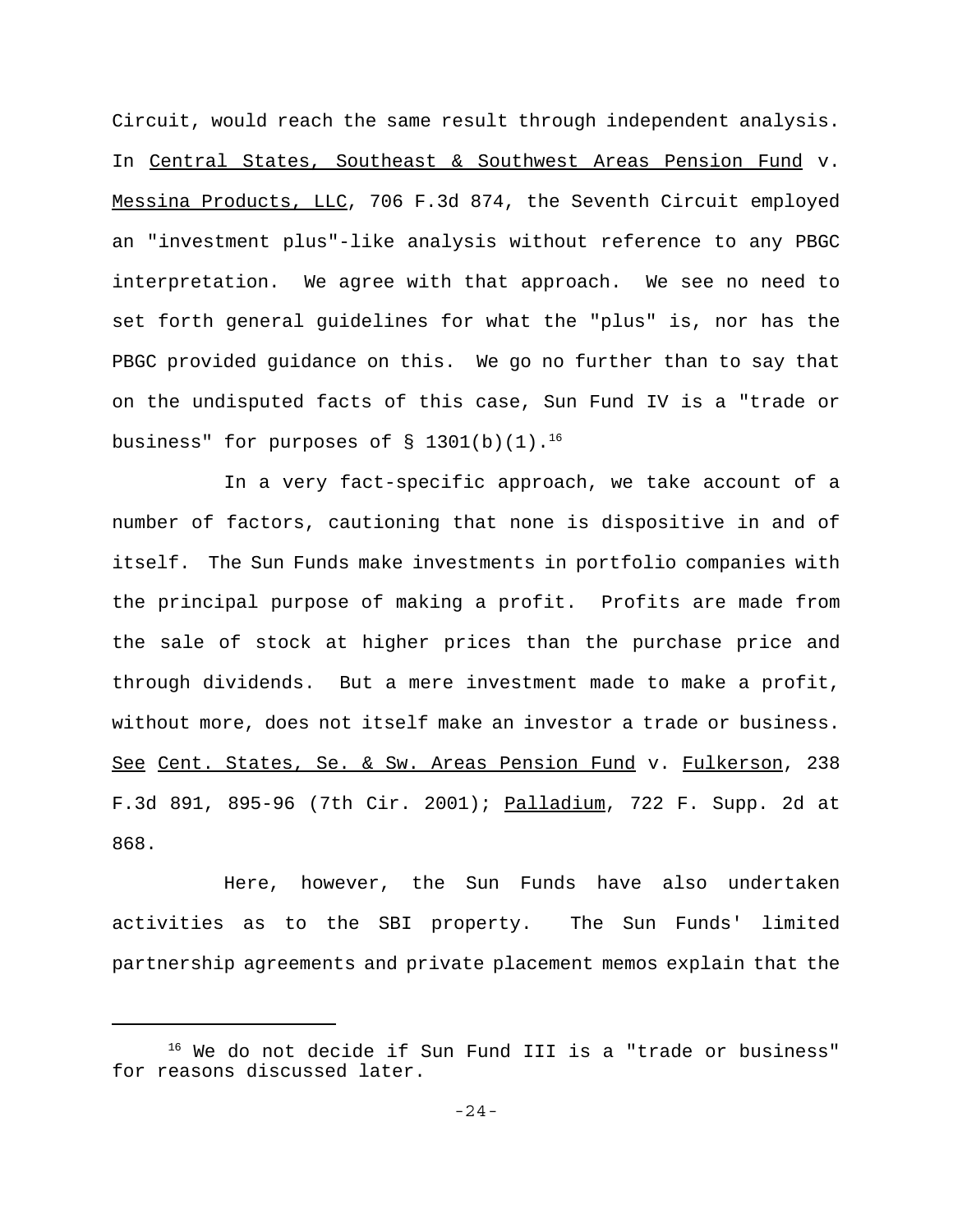Funds are actively involved in the management and operation of the companies in which they invest. Pioneer Ranch, 494 F.3d at 577-78 (observing that an entity's own statements about its goals, purposes, and intentions are "highly relevant, because [they] constitute . . . declaration[s] against interest." (quoting Connors v. Incoal, Inc., 955 F.2d 245, 254 (D.C. Cir. 1993)) (internal quotation mark omitted)). Each Sun Fund agreement states, for instance, that a "principal purpose" of the partnership is the "manag[ement] and supervisi[on]" of its investments. The agreements also give the general partner of each Sun Fund exclusive and wide-ranging management authority.

In addition, the general partners are empowered through their own partnership agreements to make decisions about hiring, terminating, and compensating agents and employees of the Sun Funds and their portfolio companies. The general partners receive a percentage of total commitments to the Sun Funds and a percentage of profits as compensation -- just like the general partner of the equity fund in the PBGC appeals letter.

It is the purpose of the Sun Funds to seek out potential portfolio companies that are in need of extensive intervention with respect to their management and operations, to provide such intervention, and then to sell the companies. The private

-25-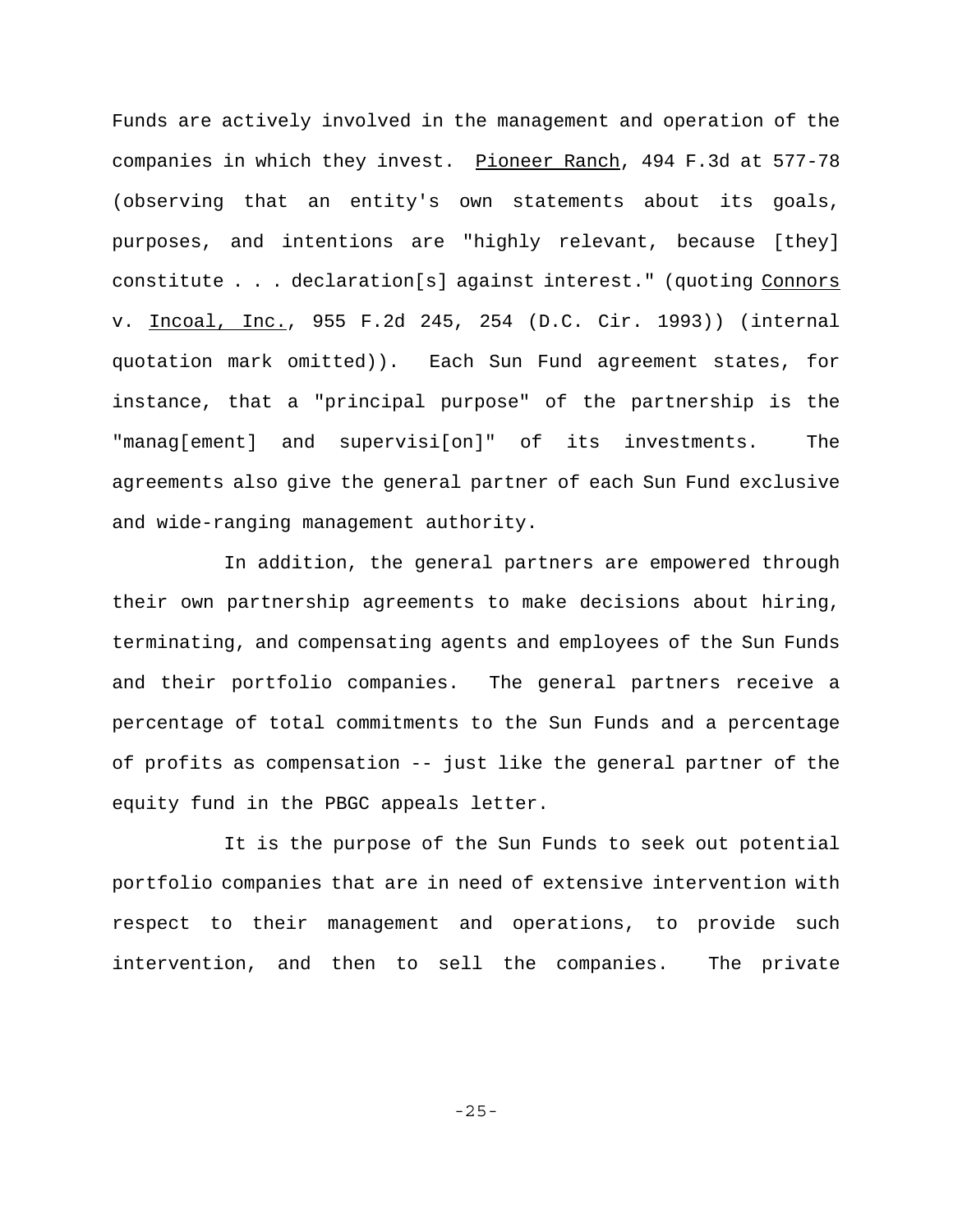placement memos explain that "[t]he Principals[ $17$ ] typically work to reduce costs, improve margins, accelerate sales growth through new products and market opportunities, implement or modify management information systems and improve reporting and control functions." More specifically, those memos represent that restructuring and operating plans are developed for a target portfolio company even before it is acquired and a management team is built specifically for the purchased company, with "[s]ignificant changes . . . typically made to portfolio companies in the first three to six months." The strategic plan developed initially is "consistently monitored and modified as necessary." Involvement can encompass even small details, including signing of all checks for its new portfolio companies and the holding of frequent meetings with senior staff to discuss operations, competition, new products and personnel.

Such actions are taken with the ultimate goal of selling the portfolio company for a profit. On this point, the placement memos explain that after implementing "significant operating improvements . . . during the first two years[,] . . . the Principals expect to exit investments in two to five years (or sooner under appropriate circumstances)."

 $17$  "Principals" are defined in the private placement memos as individuals who work for the general partner of the Fund.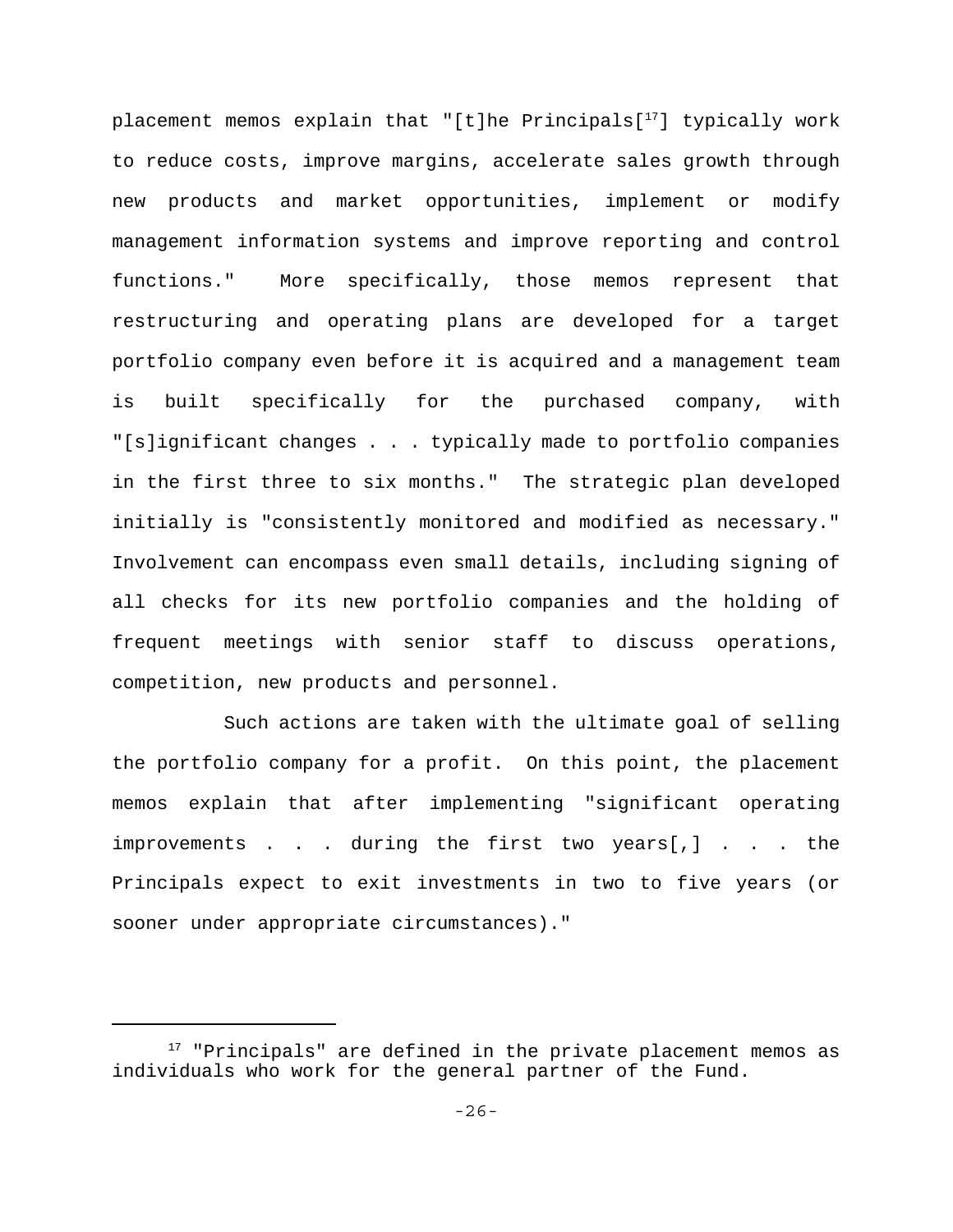Further, the Sun Funds' controlling stake in SBI placed them and their affiliated entities in a position where they were intimately involved in the management and operation of the company. See Harrell v. Eller Maritime Co., No. 8:09-CV-1400-T-27AEP, 2010 WL 3835150, at \*4 (M.D. Fla. Sept. 30, 2010) (the involvement in decisionmaking at management level goes "well beyond that of a passive shareholder" and supports a conclusion that an organization is a "trade or business"). Through a series of appointments, the Sun Funds were able to place SCAI employees in two of the three director positions at SBI, resulting in SCAI employees controlling the SBI board. $^{18}$ 

Through a series of service agreements described earlier, SCAI provided personnel to SBI for management and consulting services. Thereafter, individuals from those entities were immersed in details involving the management and operation of SBI, as discussed.

Moreover, the Sun Funds' active involvement in management under the agreements provided a direct economic benefit to at least Sun Fund IV that an ordinary, passive investor would not derive: an offset against the management fees it otherwise would have paid its

 $18$  The Vice President of SSB-LLC, formed by the Sun Funds, selected the board of SBHC. Two of those three board members were employees of SCAI. On February 9, 2007, those same two SCAI employees were named directors of SBI, along with the CEO, Barry Golden, who had been retained after the purchase.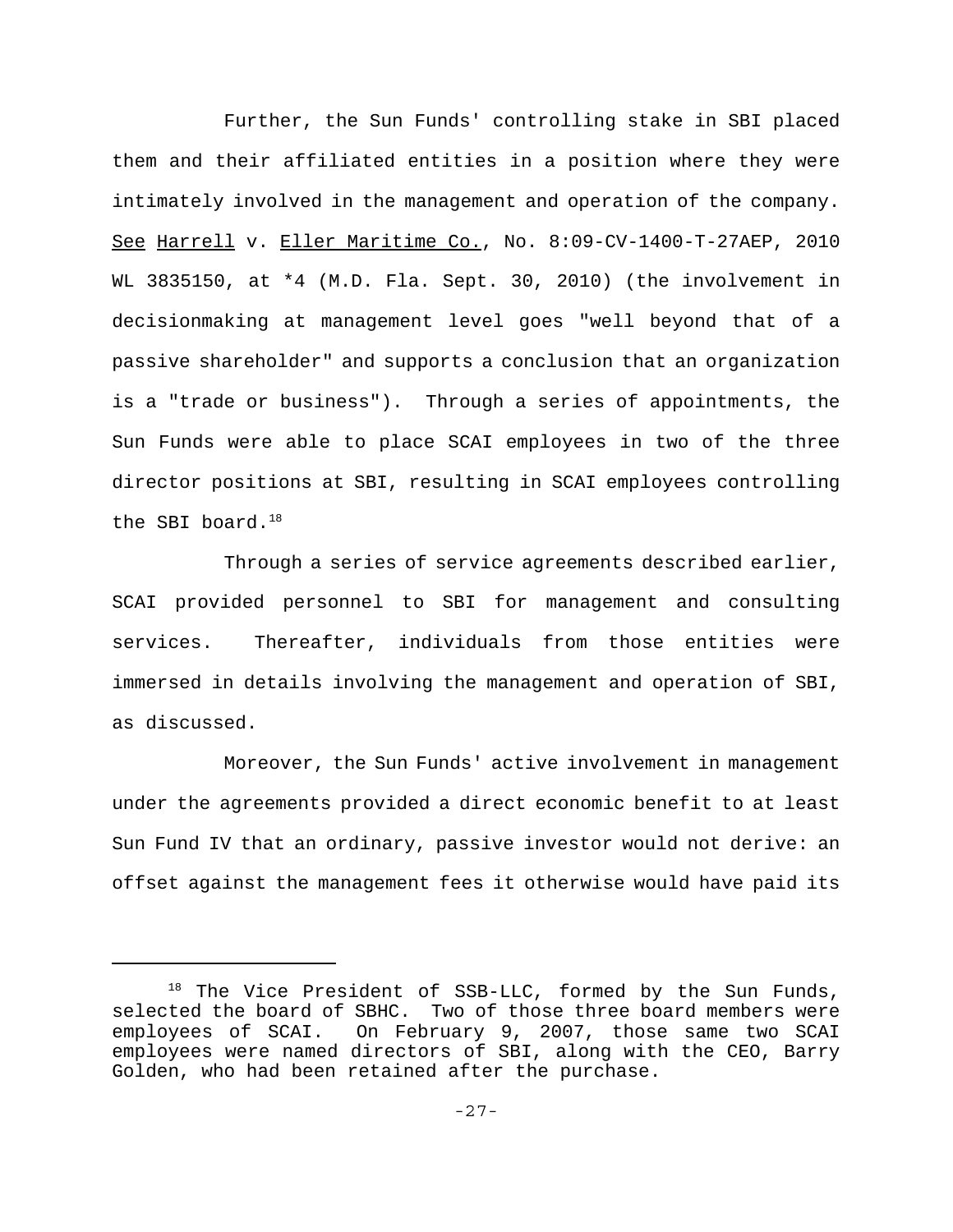general partner for managing the investment in SBI.<sup>19</sup> Here, SBI made payments of more than \$186,368.44 to Sun Fund IV's general partner, which were offset against the fees Sun Fund IV had to pay to its general partner.<sup>20</sup> This offset was not from an ordinary investment activity, which in the Sun Funds' words "results solely in investment returns." See also United States v. Clark, 358 F.2d 892, 895 (1st Cir. 1966) (holding that taxpayer not engaged in a "trade or business" in part because no evidence he received compensation "different from that flowing to an investor").

In our view, the sum of all of these factors satisfy the "plus" in the "investment plus" test. The conclusion we reach is consistent with the conclusions of other appellate court decisions, though none has addressed this precise question. In Messina, where the Seventh Circuit employed an "investment plus"-like analysis on its own, the pension fund was seeking to impose withdrawal liability on a limited liability company (LLC) that owned rental

<sup>&</sup>lt;sup>19</sup> Specifically, the general partner of each private equity fund is entitled to an annual fee of 2% of the aggregate commitments to the fund, but fees the general partner and/or its wholly-owned subsidiary or their officers, partners, or employees receive from other sources are offset against the management fees owed by the Sun Funds to the general partner.

 $20$  We do not determine if Sun Fund III is a "trade or business" because we cannot tell from the record before us if the Fund received an economic benefit from the offset. Therefore, we leave that factual issue and the ultimate "trade or business" conclusion about Sun Fund III for the district court to resolve on remand.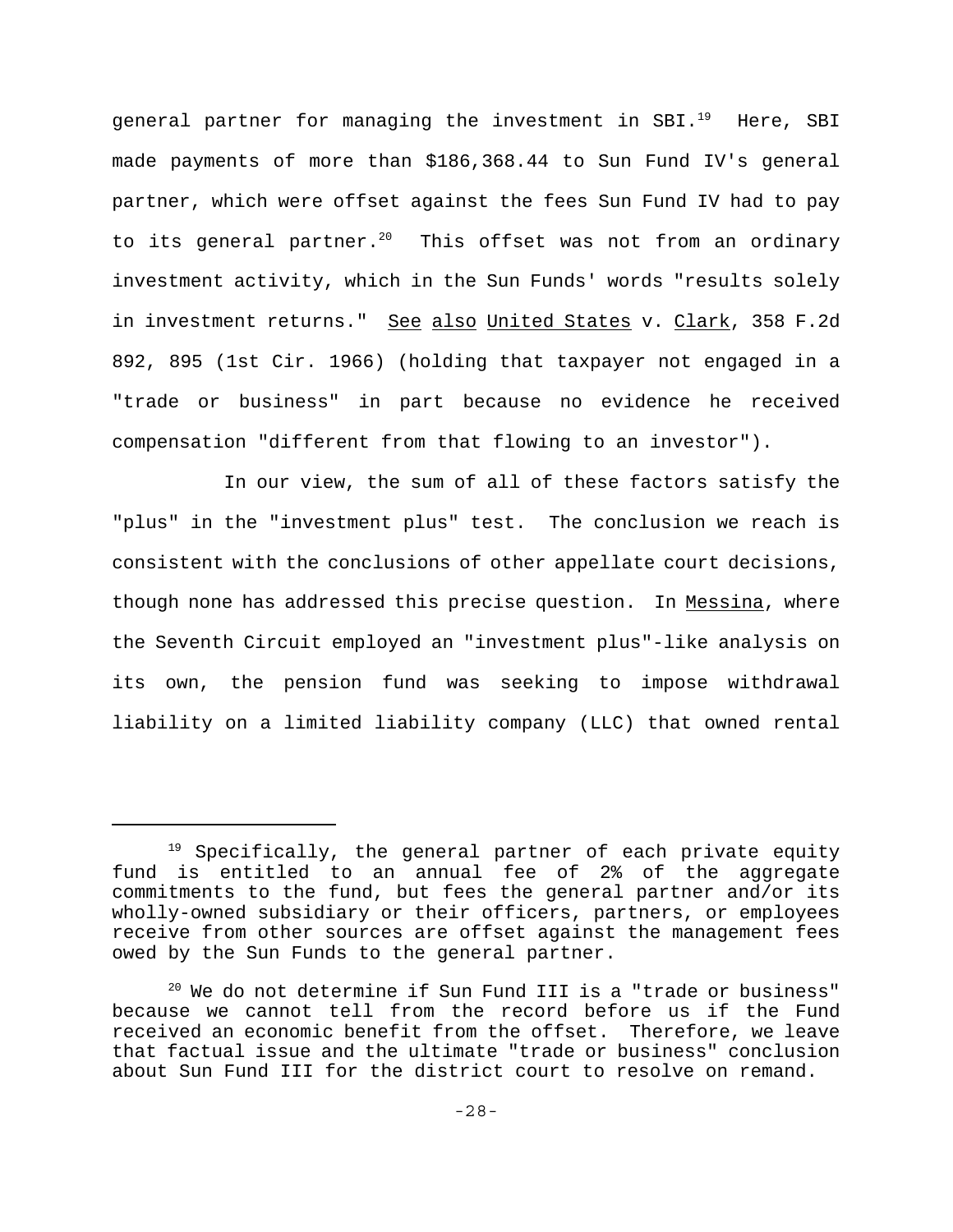property. $21$  706 F.3d at 877. The Seventh Circuit rejected the LLC's argument that it was a passive investment vehicle. Id. at 885-86.

The Seventh Circuit looked to the stated intent in the creation of the enterprise, as well as to the enterprise's legal form and how it was treated for tax purposes.<sup>22</sup> Id. at 885. The company's operating agreement, which explained that it had developed a business plan to produce, sell, and market gravel, was highly relevant to the court's trade or business inquiry.<sup>23</sup> Id. at 886 (stating that "[i]t was entirely appropriate for the district court to take these documents at face value"). The court also found it relevant that the activity was conducted "under the auspices of a formal, for-profit organization," id., as are the Sun Funds.

 $21$  The LLC was owned by a couple who also owned the withdrawing employer (a trucking company), establishing common control. See Cent. States, Se. & Sw. Areas Pension Fund v. Messina Prods., LLC, 706 F.3d 874, 877 (7th Cir. 2013). The pension fund also sought to impose liability on the couple for owning and renting a separate property to the withdrawing employer. Id. at 879-80.

 $22$  Admittedly, here, the Sun Funds did not list trade or business income on their Form 1065, which cuts in favor of the Sun Funds' argument.

 $23$  As to the couple, the court looked to actions of the couple's agents to impose withdrawal liability on the couple. Messina, 706 F.3d at 884. However, to the extent the Seventh Circuit imposed liability because the purpose of the couple's separate rental business was to fractionalize assets of the withdrawing employer, see id. at 883, we do not adopt a rule that in order to impose withdrawal liability the purpose of having a separate "trade or business" must be to fractionalize assets.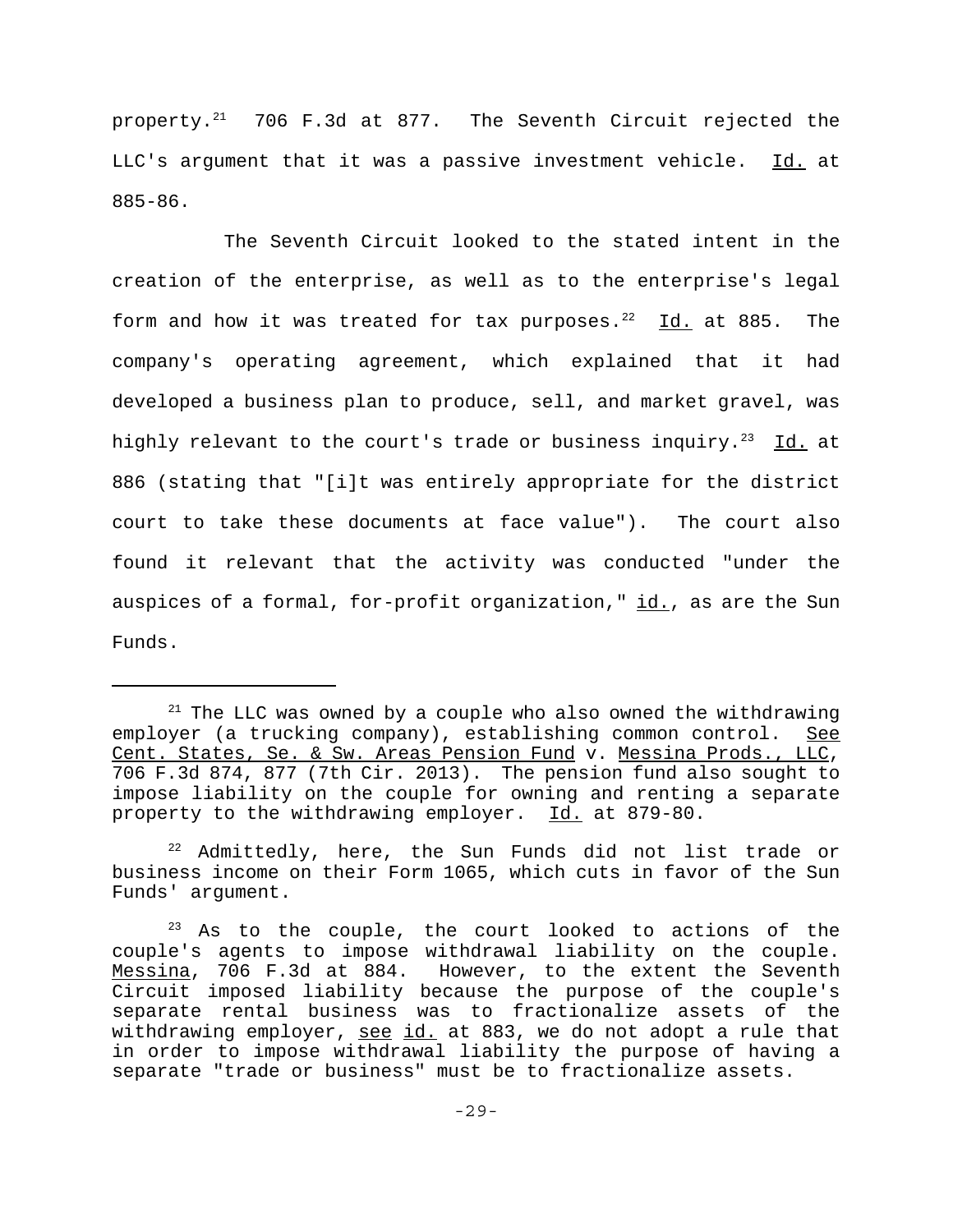Likewise, in an earlier case, the Seventh Circuit rejected an argument that a limited liability company that owned rental property was merely a "personal investment."<sup>24</sup> Cent. States, Se. & Sw. Areas Pension Fund v. SCOFBP, LLC, 668 F.3d 873, 879 (7th Cir. 2011). It noted that the company was a for-profit LLC, earned rental income, paid business management fees, and contracted with professionals to provide legal, management, and accounting services. Id. Hence, the company was "a formal business organization, engaged in regular and continuous activity for the purpose of generating income or profit and thus is . . . a 'trade or business' for purposes of the MPPAA." Id.

The Sun Funds, however, argue that they cannot be "trades or businesses" because that would be inconsistent with two Supreme Court decisions -- Higgins v. Commissioner of Internal Revenue, 312 U.S. 212 (1941), and Whipple v. Commissioner of Internal Revenue, 373 U.S. 193 (1963) -- which interpret that phrase. The Sun Funds

 $24$  The court defined "personal investments" as: [T]hings like holding shares of stock or bonds in publicly traded corporations. Ownership of this type of property "without more is the hallmark of an investment." Owning property can be considered a personal investment, at least where the owner spends a negligible amount of time managing the leases, although a more substantial investment of time may be considered regular and continuous enough to rise to the level of a "trade or business."

Cent. States, Se. & Sw. Areas Pension Fund v. SCOFBP, LLC, 668 F.3d 873, 878-79 (7th Cir. 2011) (citations omitted) (quoting Cent. States, Se. & Sw. Areas Pension Fund v. Fulkerson, 238 F.3d 891, 895 (7th Cir. 2001)).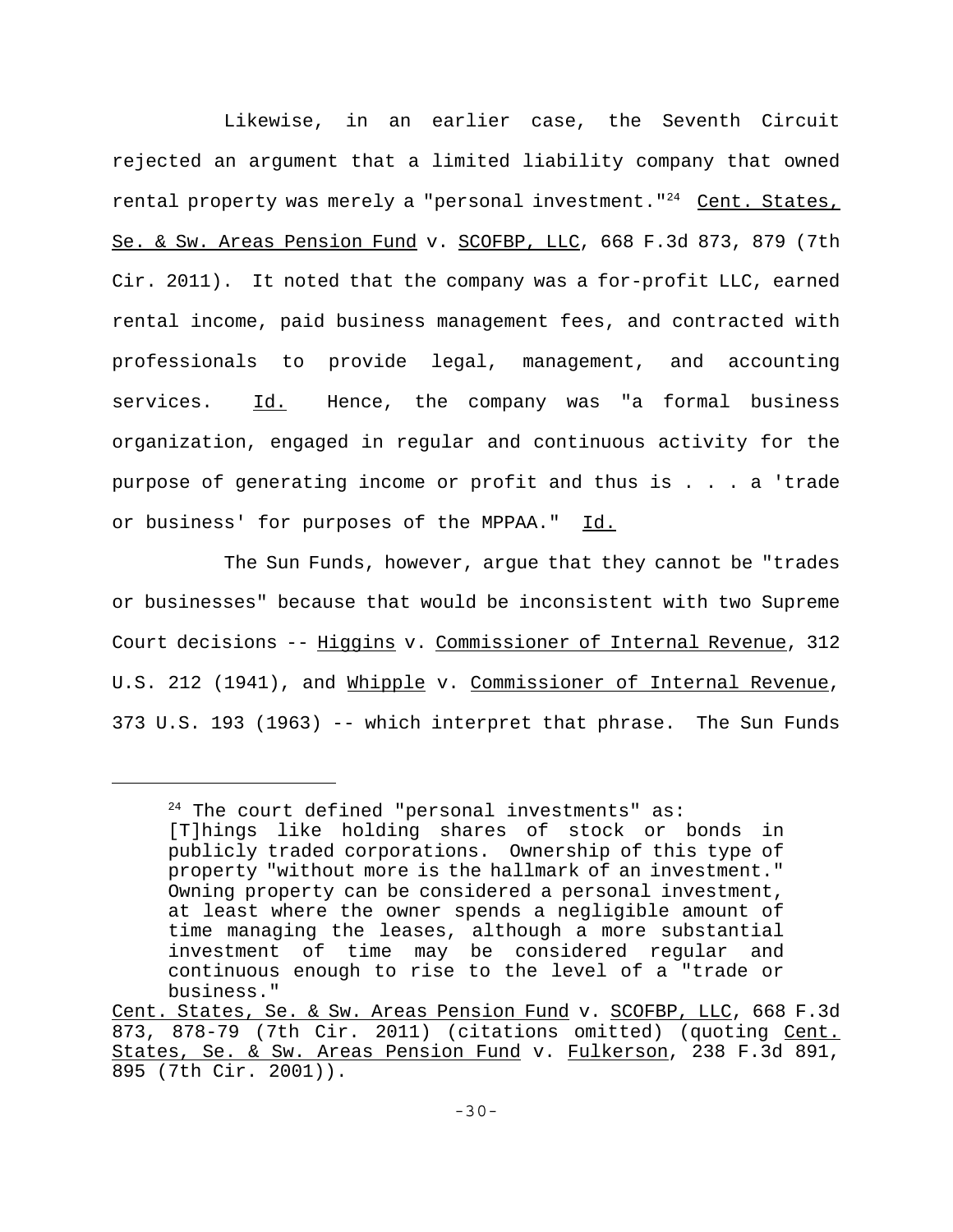argue that cases interpreting the phrase "trade or business" as used anywhere in the Internal Revenue Code are binding because Congress intended for that phrase to be a term of art with a consistent meaning across uses. Also, the Sun Funds essentially argue that, by relying on Groetzinger, which stated that it was not cutting back on **Higgins**, the PBGC's "investment plus" test must be interpreted in a way consistent with Higgins and its progeny. Under Higgins, the Funds contend, they cannot be "trades or businesses."

As to the first argument, we reject the proposition that, apart from the provisions covered by 26 U.S.C.  $\S$  414(c), interpretations of other provisions of the Internal Revenue Code are determinative of the issue of whether an entity is a "trade or business" under § 1301(b)(1). Accord United Steelworkers of Am., AFL-CIO & Its Local 4805 v. Harris & Sons Steel Co., 706 F.2d 1289, 1299 (3d Cir. 1983) (explaining that a term used for tax purposes does not have to have the same meaning for purposes of pension fund plan termination insurance). We are particularly convinced this is the case because the Supreme Court has been hesitant to express a uniform definition even within the Code itself. See Groetzinger, 480 U.S. at 27 n.8; see also Carpenters Pension Trust Fund for N. Cal. v. Lundquist, 491 F. App'x 830, 831 (9th Cir. 2012) (rejecting argument that Groetzinger test must be used in interpreting § 1301(b)(1)); Bd. of Trs. of the W. Conference of Teamsters

-31-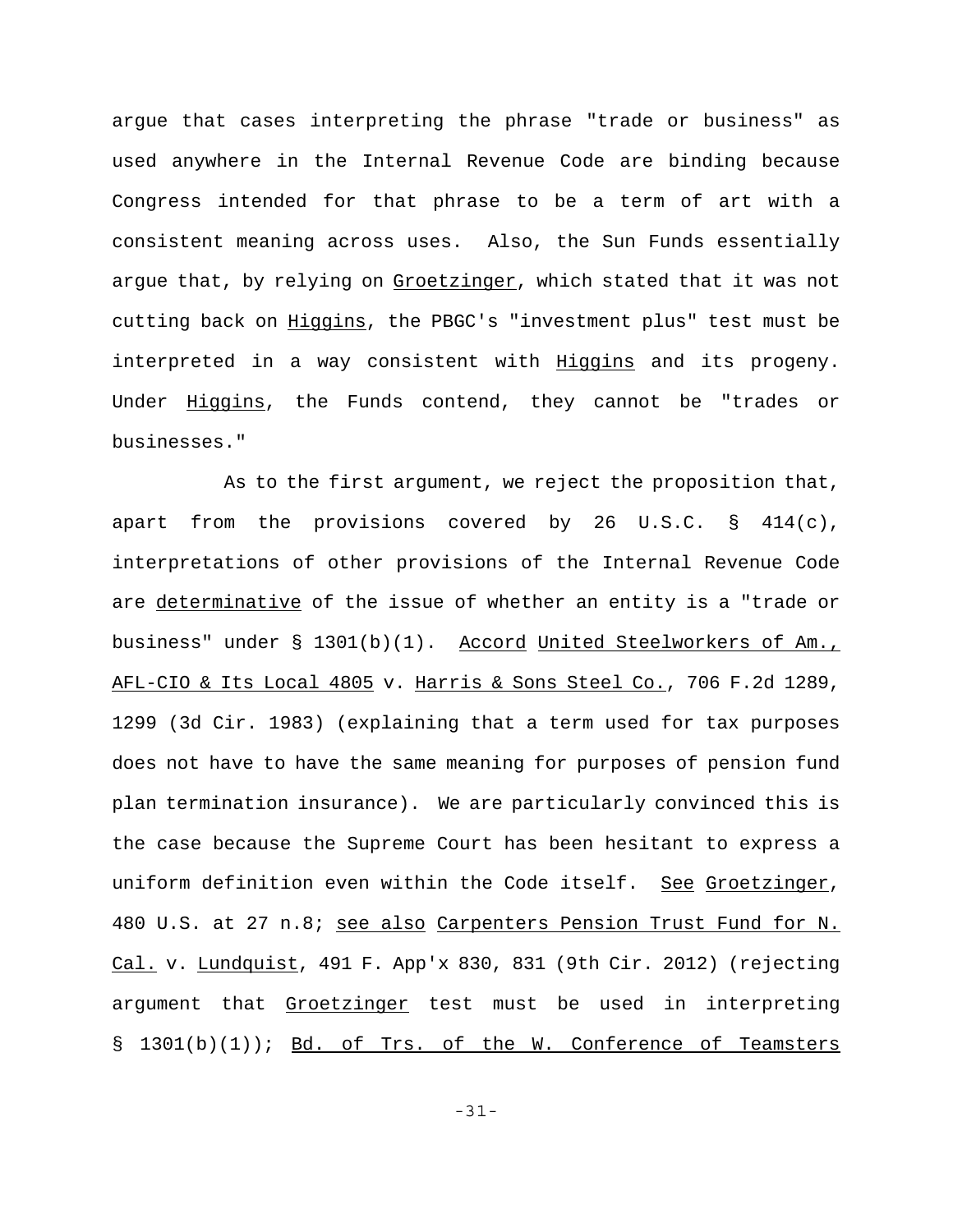Pension Trust Fund v. Lafrenz, 837 F.2d 892 (9th Cir. 1988) (deciding § 1301(b)(1) case without discussing Groetzinger). Moreover,  $\S$  1301(b)(1)'s statement that it must be construed consistently with only certain uses of the phrase in the Code undercuts the Sun Funds' assertion that the phrase must be uniformly interpreted.

As to the second argument, we see no inconsistency with Higgins or Whipple. Those cases were concerned with different issues and did not purport to provide per se rules, much less rules determinative of withdrawal liability under the MPPAA. The premise of the Sun Funds' argument is that Higgins and Whipple mean that entities that make investments, manage those investments, and earn only investment returns cannot be "trades or businesses" for any purpose. That argument is too blunt an instrument. In Higgins, the issue was whether certain claimed expenses were eligible for the deduction the taxpayer sought. The taxpayer, who had extensive investments in real estate, bonds, and stocks, spent a considerable amount of effort and time administratively overseeing his interests. 312 U.S. at 213. The taxpayer hired others to assist him and also rented offices to oversee his investments. Id. He claimed those expenses were deductible under Section 23(a) of the Revenue Act of 1932 as ordinary and necessary expenses paid or incurred in carrying on a "trade or business." Id. at 213-14. The Supreme Court held that those expenses were not incurred while

-32-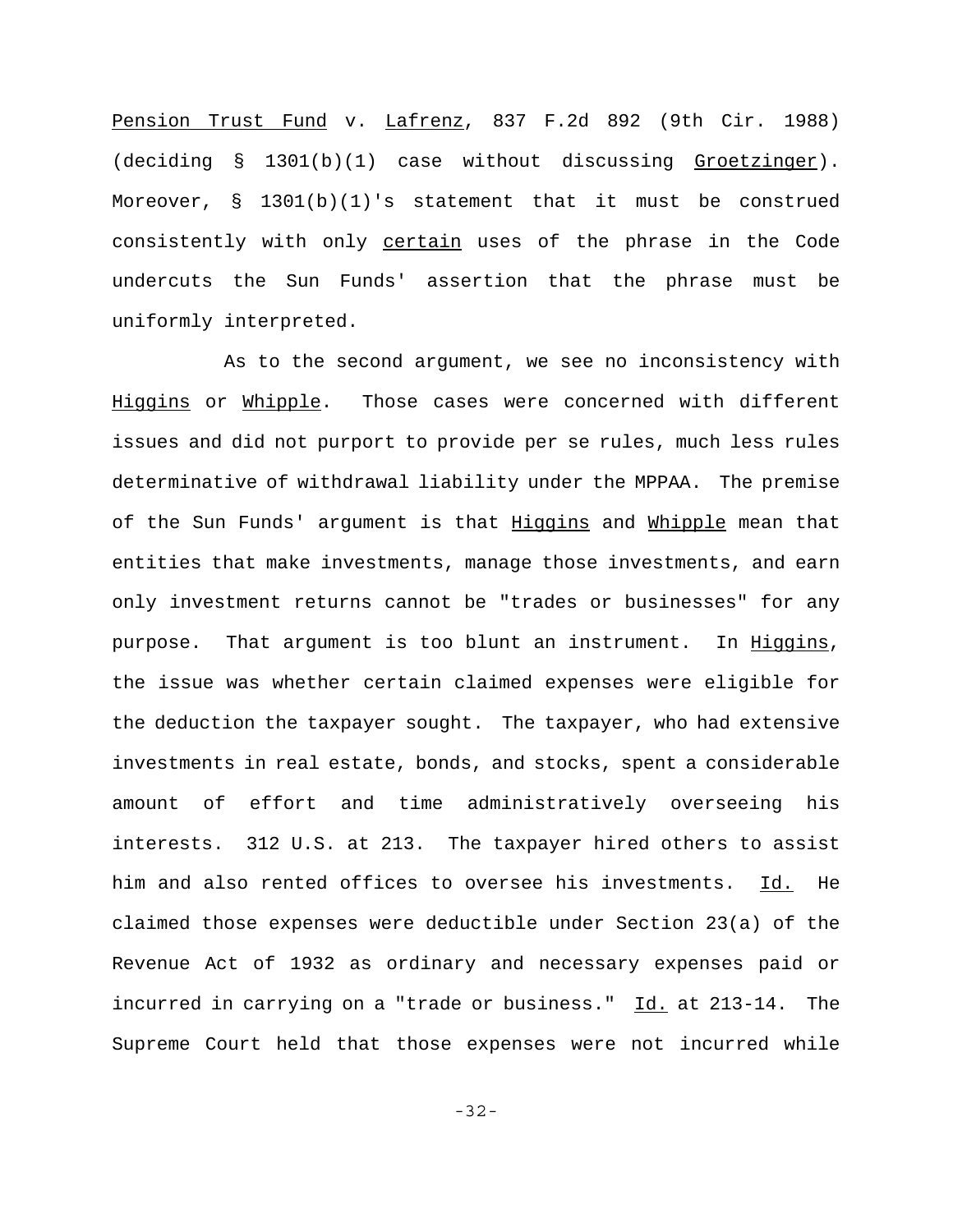carrying on a "trade or business" and were therefore not deductible. Id. at 217-18.

The Supreme Court reasoned that this was true because "[t]he petitioner merely kept records and collected interest and dividends from his securities, through managerial attention for his investments." Id. at 218. The Court held that, no matter the size of the estate or the continuous nature of the work required to keep a watchful eye on investments, that by itself could not constitute a "trade or business." Id. Significantly, the Court noted that the taxpayer "did not participate directly or indirectly in the management of the corporations in which he held stock or bonds." Id. at 214.

The facts of this case are easily distinguishable from those of Higgins. See id. at 217 ("To determine whether the activities of a taxpayer are 'carrying on a business' requires an examination of the facts in each case."). First, the taxpayer in Higgins was trying to claim a deduction to avoid paying taxes. Second and more important, unlike the investor in Higgins, the Sun Funds did participate in the management of SBI, albeit through affiliated entities.25

 $25$  Higgins stated that the size of the portfolio and the amount of time making investment decisions and taking care of administrative matters does not transform an investor into a "trade or business"; we do not rely on those factors in our analysis.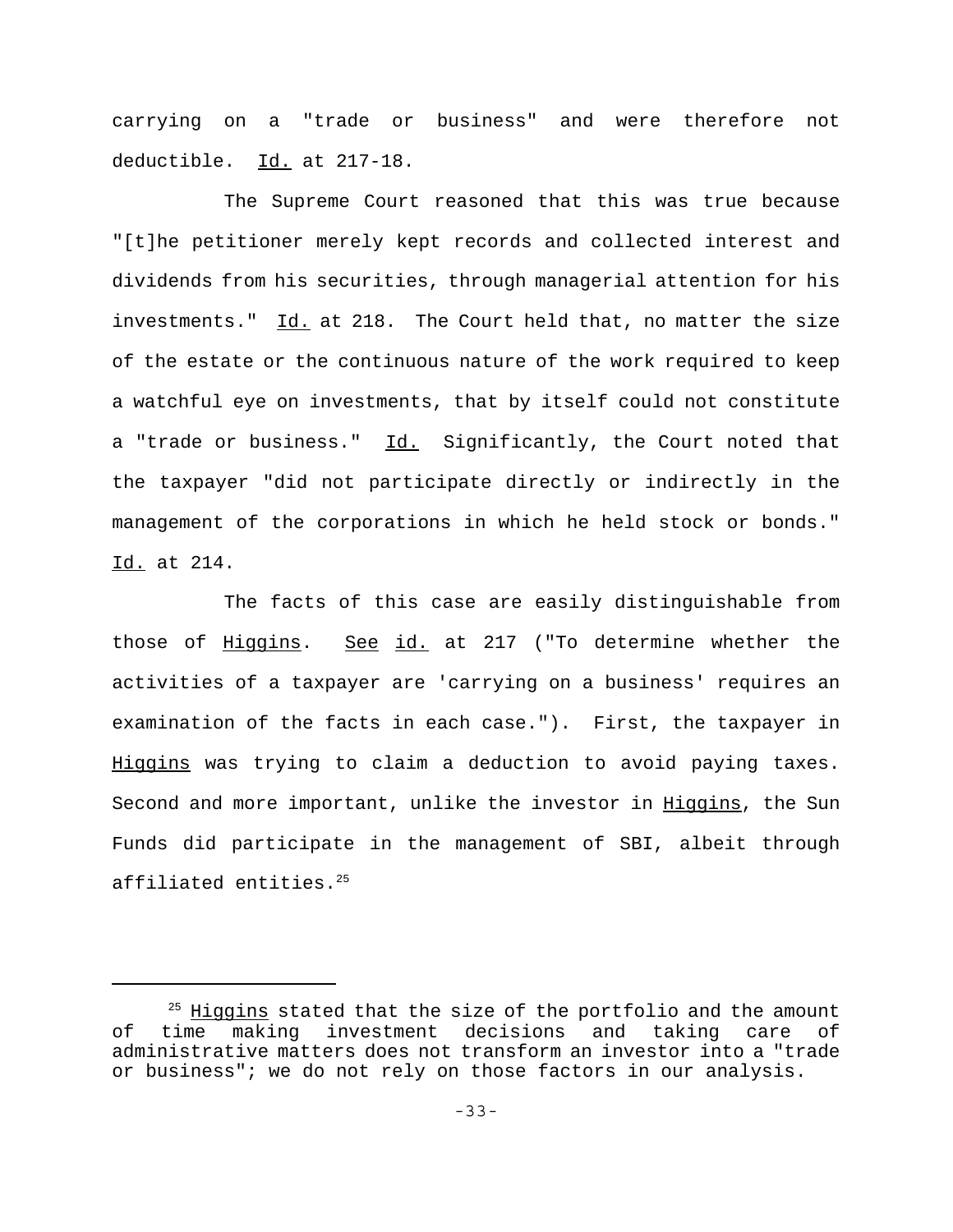Whipple is also distinguishable: The taxpayer there sought to deduct a worthless loan made to a business he controlled as a bad business debt incurred in the taxpayer's "trade or business." 373 U.S. at 194-97. The taxpayer claimed that, because he furnished regular services, namely his time and energy to the affairs of the corporation, he was engaged in a "trade or business." Id. at 201-02. The Supreme Court rejected the argument, stating:

> Devoting one's time and energies to the affairs of a corporation is not of itself, and without more, a trade or business of the person so engaged. Though such activities may produce income, profit or gain in the form of dividends or enhancement in the value of an investment, this return is distinctive to the process of investing and is generated by the successful operation of the corporation's business as distinguished from the trade or business of the taxpayer himself. When the only return is that of an investor, the taxpayer has not satisfied his burden of demonstrating that he is engaged in a trade or business since investing is not a trade or business and the return to the taxpayer, though substantially the product of his services, legally arises not from his own trade or business but from that of the corporation.

Id. at 202 (emphasis added). The Sun Funds say that, because they earned no income other than dividends and capital gains, they are not "trades or businesses." But the Sun Funds did not simply devote time and energy to SBI, "without more." Rather, they were able to funnel management and consulting fees to Sun Fund IV's general partner and its subsidiary. Most significantly, Sun Fund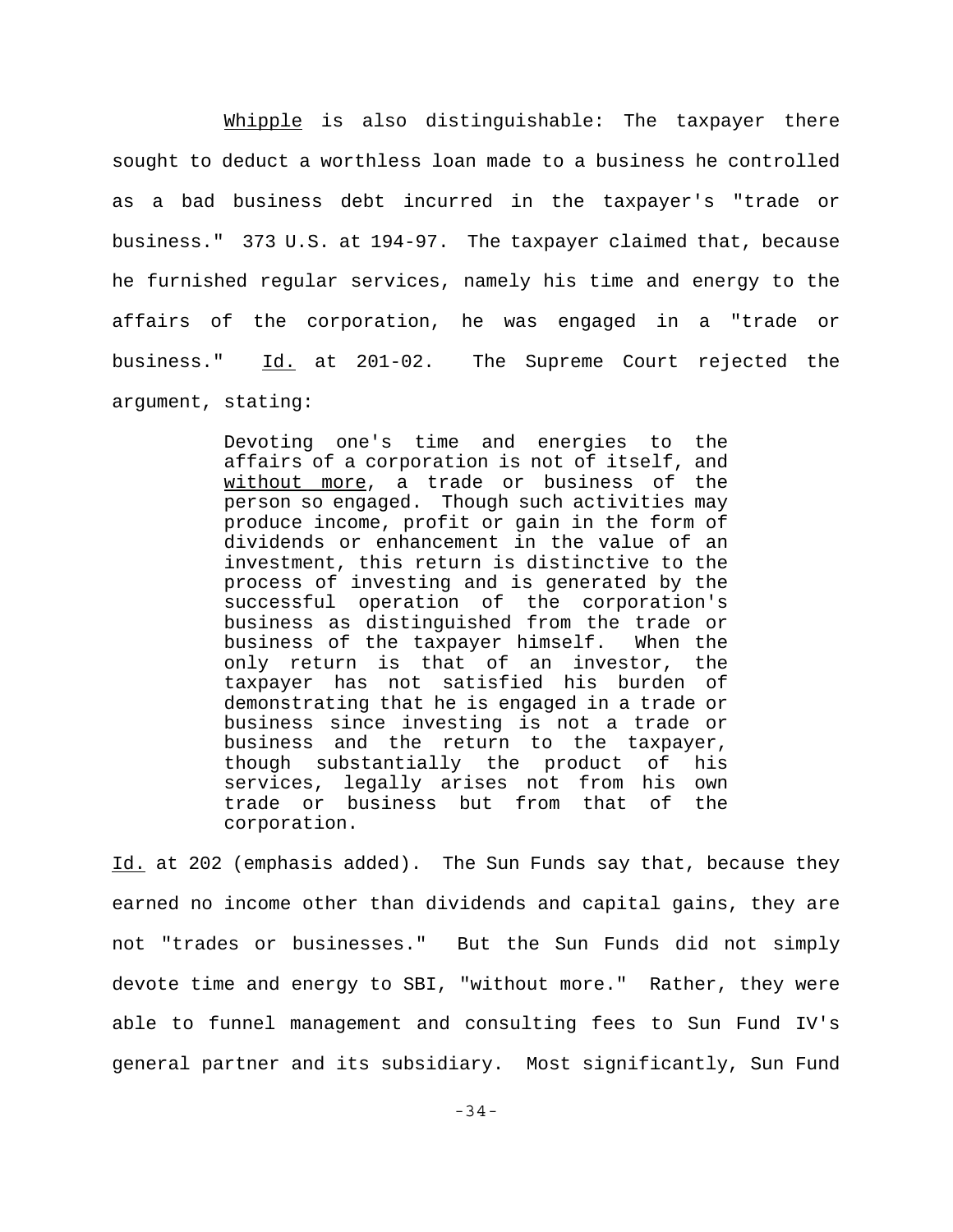IV received a direct economic benefit in the form of offsets against the fees it would otherwise have paid its general partner. It is difficult to see why the Whipple "without more" formulation is inconsistent with an MPPAA "investment plus" test.

The "investment plus" test as we have construed it in this opinion is thus consistent with the Groetzinger, Higgins, and Whipple line of cases.<sup>26</sup> Cf. SCOFBP, 668 F.3d at 878 ("[I]t seems highly unlikely that a formal for-profit business organization would not qualify as a 'trade or business' under the Groetzinger test."); Rosenthal, Taxing Private Equity Funds as Corporate 'Developers', at 365 ("[P]rivate equity funds are active enough to be in a trade or business.").

The Sun Funds make an additional argument: that because none of the relevant activities by agents and different business entities can be attributed to the Sun Funds themselves, withdrawal liability cannot be imposed upon them. We reject this argument as well. Without resolving the issue of the extent to which Congress

 $26$  Very late in this case the TPF, for the first time, argued that a series of tax cases from the tax court supported its view that the Sun Funds are "trades or businesses" because they are engaged in the development, promotion, and sale of companies. The TPF cites Deely v. Commissioner of Internal Revenue, 73 T.C. 1081 (1980), Farrar v. Commissioner of Internal Revenue, 55 T.C.M. (CCH) 1628 (1988), and Dagres v. Commissioner of Internal Revenue, 136 T.C. 263 (2011). The argument was presented too late. The "developing business enterprises for resale" theory was not presented to the district court nor in the opening briefs to us. Whatever the merit of the theory, our decision does not engage in an analysis of it.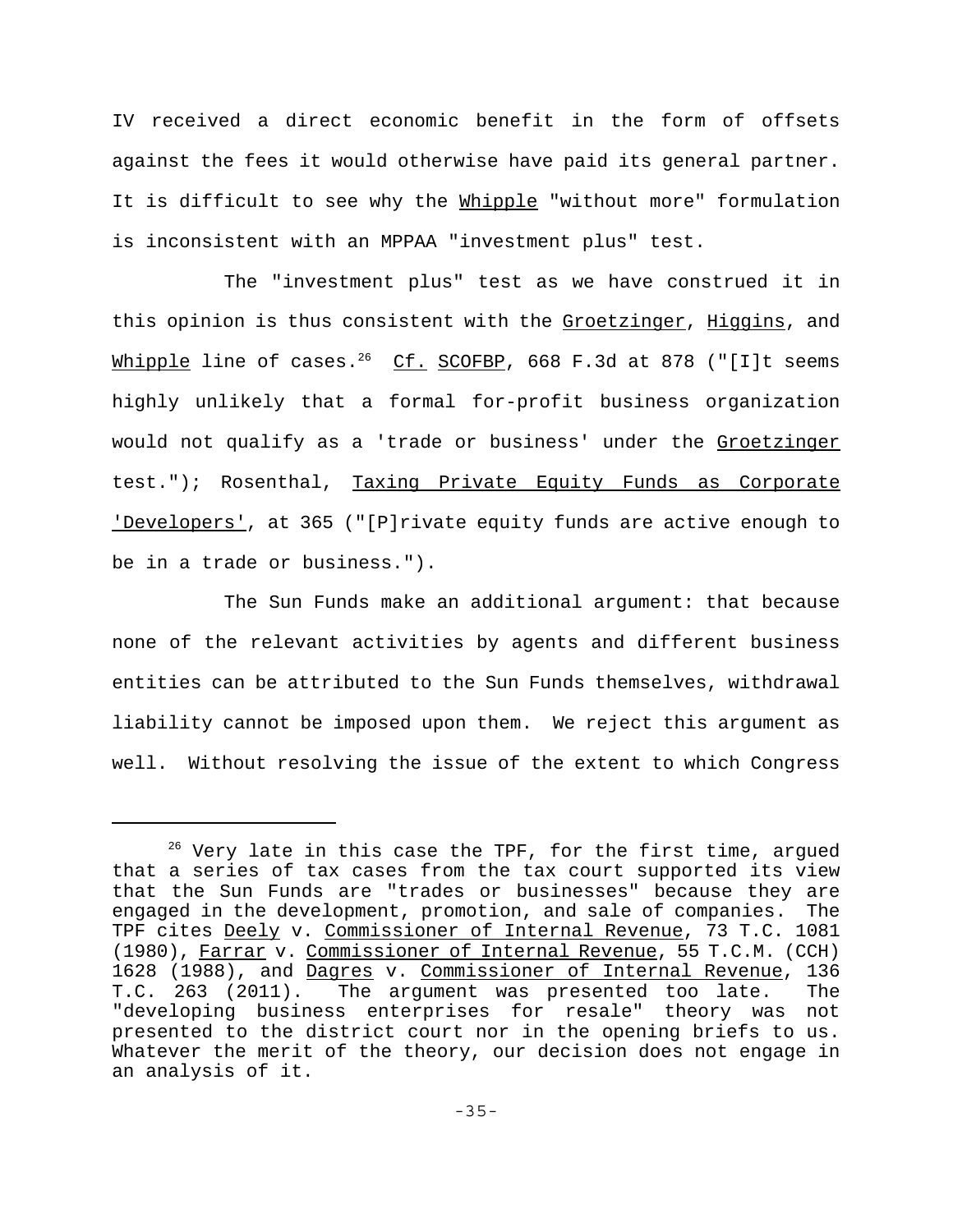intended in this area to honor corporate formalities, as have the parties, we look to the Restatement of Agency. Cf. Vance v. Ball State Univ., 133 S. Ct. 2434, 2441 (2013) (looking to Restatement of Agency to decide when Title VII vicarious liability appropriate). And, because the Sun Funds are Delaware limited partnerships, we also look to Delaware law.

Under Delaware law, a partner "is an agent of the partnership for the purpose of its business, purposes or activities," and an act of a partner "for apparently carrying on in the ordinary course of the partnership's business, purposes or activities or business, purposes or activities of the kind carried on by the partnership binds the partnership." Del. Code Ann. tit. 6, § 15-301(1); see also Comm'r of Internal Revenue v. Boeing, 106 F.2d 305, 309 (9th Cir. 1939) ("One may conduct a business through others, his agents, representatives, or employees."). To determine what is "carrying on in the ordinary course" of the partnership's business, we may consider the partnership's stated purpose. Rudnitsky v. Rudnitsky, No. 17446, 2010 WL 1724234, at \*6 (Del. Ch. Nov. 14, 2000).

Here, the limited partnership agreements gave the Sun Funds' general partners the exclusive authority to act on behalf of the limited partnerships to effectuate their purposes. $27$  These

 $27$  The Sun Funds try to divert our attention from the Sun Funds' limited partnership agreements and instead focus on the purposes of the general partners as provided in their partnership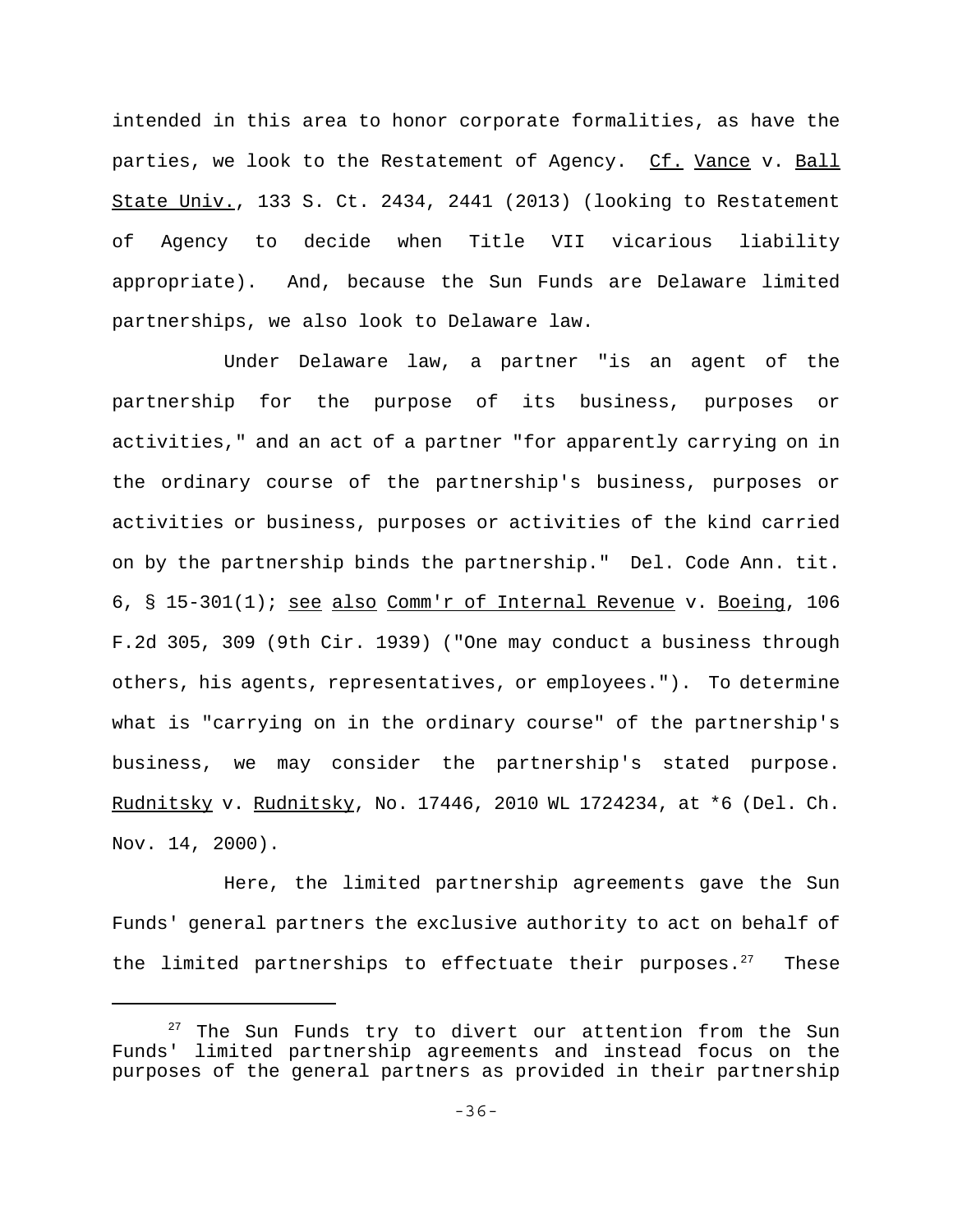purposes included managing and supervising investments in portfolio companies, as well as "other such activity incidental or ancillary thereto" as deemed advisable by the general partner. So, under Delaware law, it is clear that the general partner of Sun Fund IV, in providing management services to SBI, was acting as an agent of the Fund.

Moreover, even absent Delaware partnership law, the partnership agreements themselves grant actual authority for the general partner to provide management services to portfolio companies like SBI. See Restatement (Third) of Agency §§ 2.01, 3.01; cf. id. § 7.04 (principal incurs tort liability vicariously where agent acts with actual authority). And the general partners' own partnership agreements giving power to the limited partner committee to make determinations about hiring, terminating, and compensating agents and employees of the Sun Funds and their portfolio companies show the existence of such authority. Hence, the general partner was acting within the scope of its authority.

Even so, the Sun Funds argue that the general partner entered the management service contract with SBI on its own accord, not as an agent of the Sun Funds. $^{28}$  The Sun Funds' own

agreements. But it is the principal's purposes,  $\text{i.e.}$ , the Sun Funds' purposes, that are relevant.

<sup>&</sup>lt;sup>28</sup> The Sun Funds' citation of the Restatement (Third) of Agency's comment that "[a]n agent may enter into a contract on behalf of a disclosed principal and, additionally, enter into a separate contract on the agent's own behalf with the same third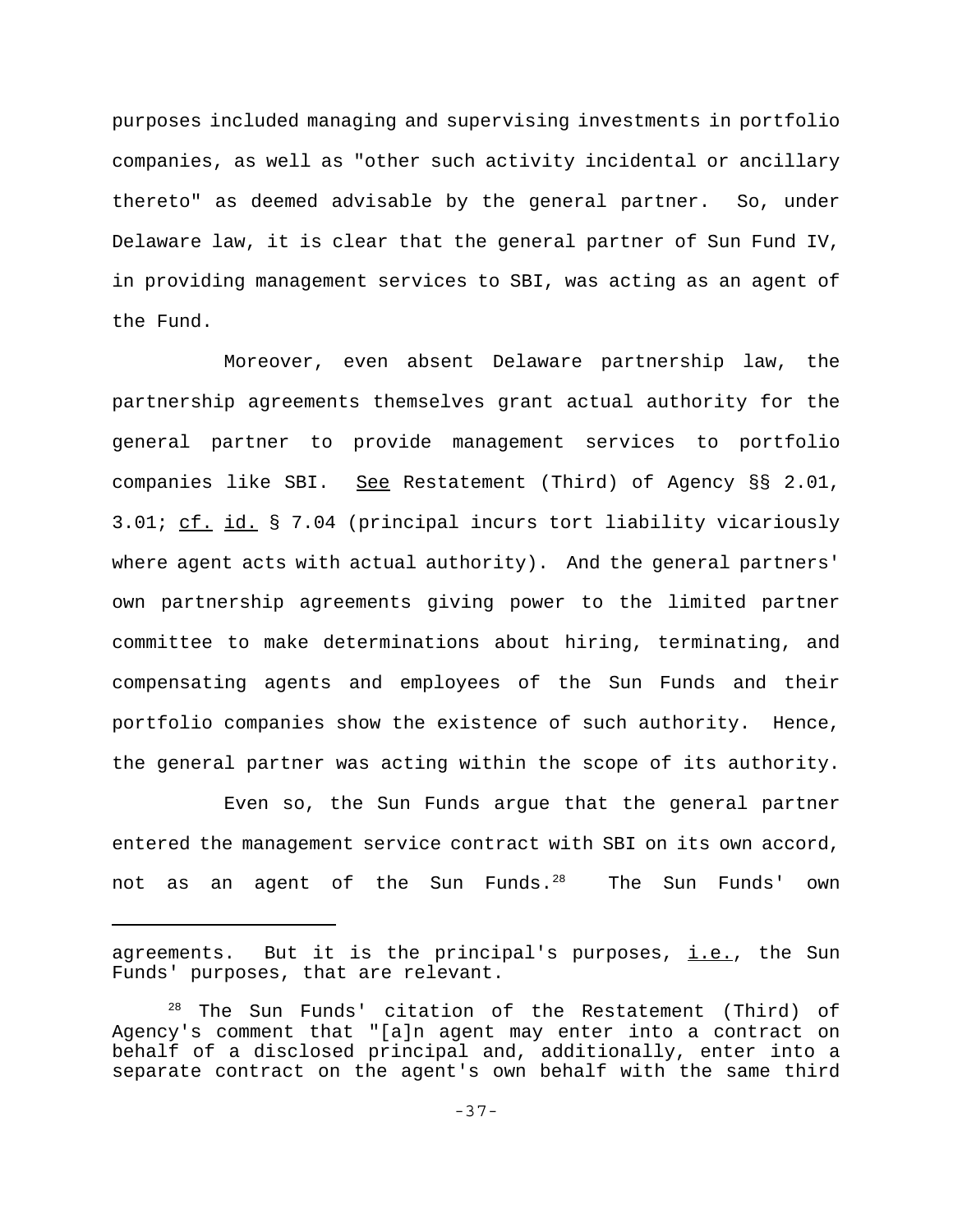characterization is not dispositive.<sup>29</sup> Cf. Restatement (Third) of Agency § 1.02 cmt. a (stating "how the parties to any given relationship label it is not dispositive").

The argument is unpersuasive for at least two reasons. First, it was within the general partner's scope of authority to provide management services to SBI. Second, providing management services was done on behalf of and for the benefit of the Sun Funds. Cf. Messina, 706 F.3d at 884 (individuals acting for benefit of married couple are agents whose acts are attributable to the couple). The investment strategy of the Sun Funds could only be achieved by active management through an agent, since the Sun Funds themselves had no employees. Indeed, the management services agreement was entered into just one day after the execution of the stock purchase agreement. In addition, Sun Fund IV received an offset in the fees it owed to its general partner because of payments made from SBI to that general partner. That provided a

party," is unpersuasive. Restatement (Third) of Agency § 6.01 cmt. b. In that comment, the Restatement is explaining that an agent may enter into a contract that binds the agent and not the principal even where there is a separate contract which the agent entered into on behalf of the principal. That is not the case here where there is just one contract to provide management services to SBI. Additionally, in the illustration that follows, the agent permissibly enters into a second contract with the same third party in an area outside the scope of his agency. Again, that is not the case here where it was within the scope of authority for the general partner of Sun Fund IV to manage the investment in SBI.

 $29$  Likewise, the fact that the general partner did not sign the management services agreement with SBI explicitly on behalf of Sun Fund III or Sun Fund IV is not determinative.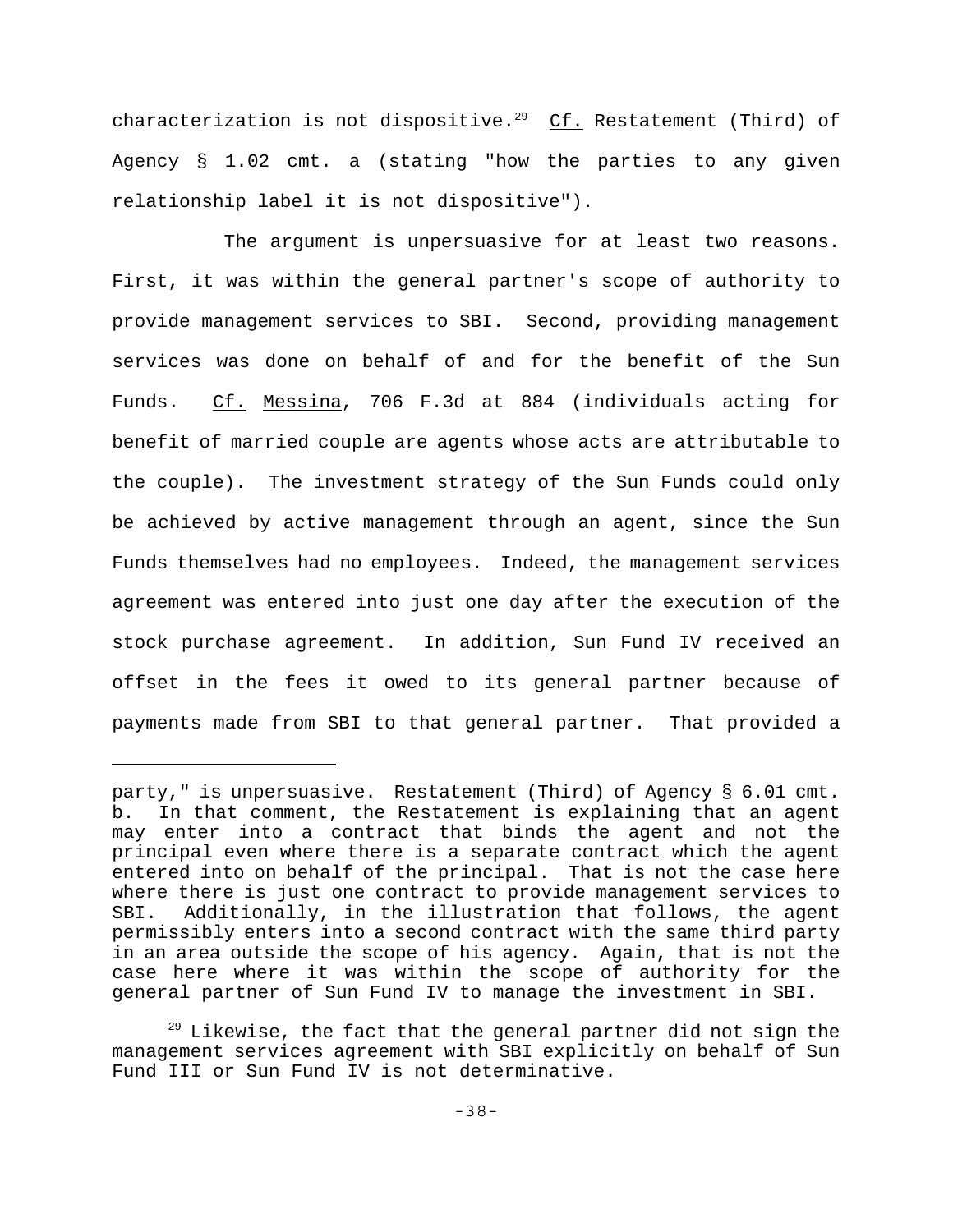benefit by reducing its expenses. The services paid for by SBI were the same services that the Sun Funds would otherwise have paid for themselves to implement and oversee an operating strategy at SBI.<sup>30</sup>

The Sun Funds also make a policy argument that Congress never intended such a result in its § 1301(b)(1) control group provision. They argue that the purpose of the provision is to prevent an employer "from circumventing ERISA obligations by divvying up its business operations into separate entities." It is not, they say, intended to reach owners of a business so as to require them to "dig into their own pockets" to pay withdrawal liability for a company they own. See Messina, 706 F.3d at 878.

These are fine lines. The various arrangements and entities meant precisely to shield the Sun Funds from liability may be viewed as an attempt to divvy up operations to avoid ERISA obligations. We recognize that Congress may wish to encourage investment in distressed companies by curtailing the risk to investors in such employers of acquiring ERISA withdrawal liability. If so, Congress has not been explicit, and it may

<sup>&</sup>lt;sup>30</sup> Contrary to the Sun Funds' argument, attributing activities of an agent to a principal to determine if the principal is engaged in a "trade or business" does not result in the principal assuming the status of the agent. That is too simplistic of a way to view the inquiry. Instead, "the court must attribute the activities of an agent that is acting on behalf of a principal to the principal, to determine whether there are sufficient activities of the principal to constitute a trade or business." Rosenthal, Taxing Private Equity Funds as Corporate 'Developers', at 365 n.43.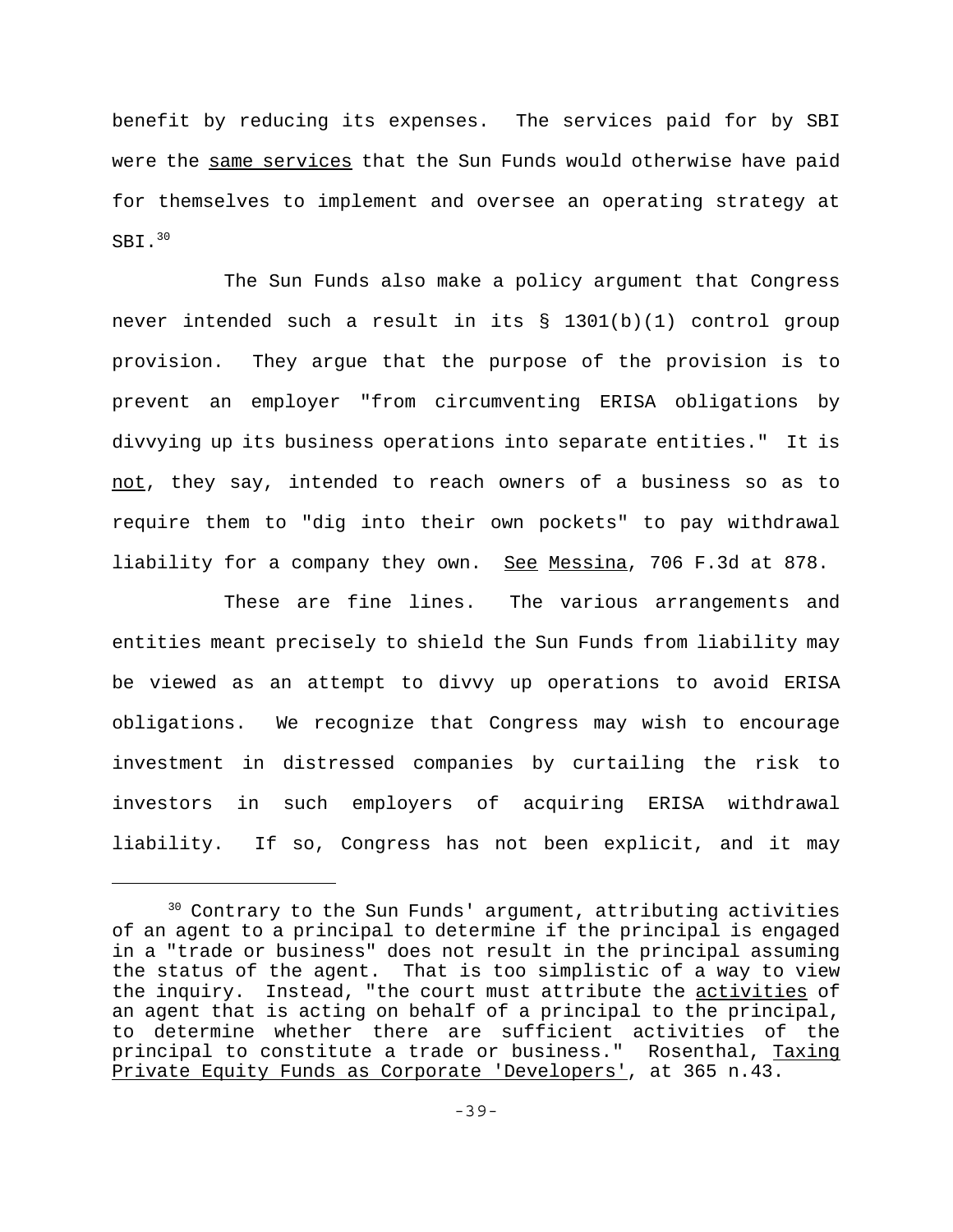prefer instead to rely on the usual pricing mechanism in the private market for assumption of risk.

We express our dismay that the PBGC has not given more and earlier guidance on this "trade or business" "investment plus" theory to the many parties affected. The PBGC has not engaged in notice and comment rulemaking or even issued guidance of any kind which was subject to prior public notice and comment. See  $C$ . Sunstein, Simpler 216 (2013) ("[G]overnment officials learn from public comments on proposed rules. . . . It is not merely sensible to provide people with an opportunity to comment on rules before they are finalized; it is indispensable, a crucial safeguard against error."). Moreover, its appeals letter that provides for the "investment plus" test leaves open many questions about exactly where the line should be drawn between a mere passive investor and one engaged in a "trade or business."

Because to be an "employer" under  $\S$  1301(b)(1) the entity must both be a "trade or business" and be under common control, we reverse entry of summary judgment on the § 1301(b)(1) claim in favor of Sun Fund IV and vacate the judgment in favor of Sun Fund III. We remand the § 1301(b)(1) claim of liability to the district court to resolve whether Sun Fund III received any benefit from an offset from fees paid by SBI and for the district court to decide the issue of common control. We determine only that the "trade or business" requirement has been satisfied as to Sun Fund IV.

-40-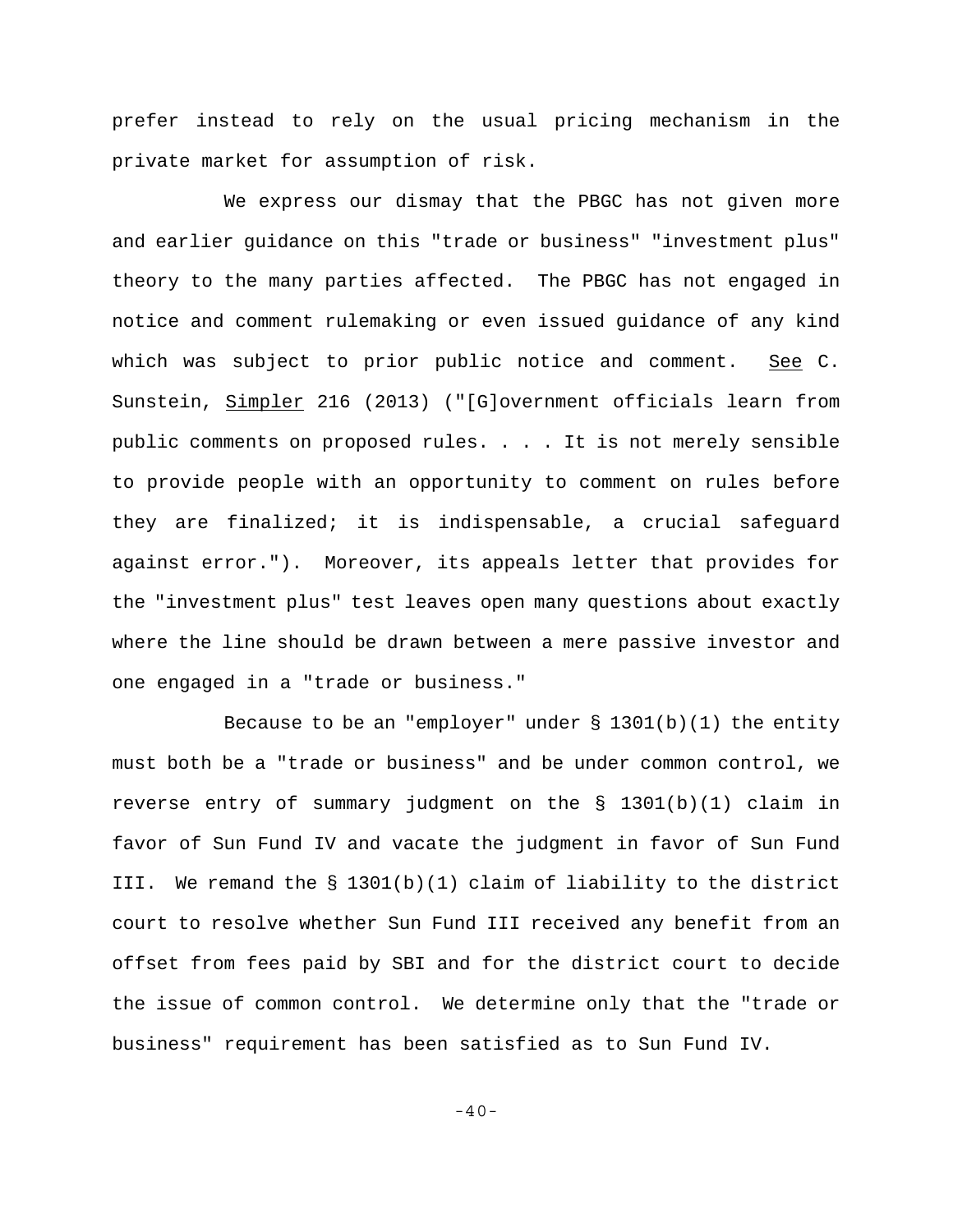We deny, for different reasons than the district court, the TPF's appeal from entry of summary judgment against its claim under 29 U.S.C. § 1392(c). That provision of the MPPAA states "[i]f a principal purpose of any transaction is to evade or avoid liability under this part, this part shall be applied (and liability shall be determined and collected) without regard to such transaction." 29 U.S.C. § 1392(c) (emphasis added).

The TPF argues that  $\S$  1392(c) applies because the Sun Funds, during the acquisition, purposefully divided ownership of SSB-LLC into 70%/30% shares in order to avoid the 80% parentsubsidiary common control requirement of § 1301(b)(1). Under Treasury regulations, to be in a parent-subsidiary group under common control, the parent must have an 80% interest in the subsidiary. 26 C.F.R. §  $1.414(c)-2(b)(2)(i)$ . The TPF asserts that, because a Sun Fund representative testified that a principal purpose of the 70%/30% division was to avoid unfunded pension liability and because an email states that a reason ownership was divided was "due to [the] unfunded pension liability," liability can be imposed on the Sun Funds under § 1392(c).<sup>31</sup>

 $31$  The claim raises a number of issues that we need not address. We do not decide whether an agreement between Sun Fund III and Sun Fund IV can be considered a "transaction." Nor do we decide whether, as the district court found, § 1392(c) can serve as an independent basis for liability even if none were to exist under § 1301(b)(1) (that is, that the Sun Funds need not first be "trades or businesses"). We also need not resolve whether an outside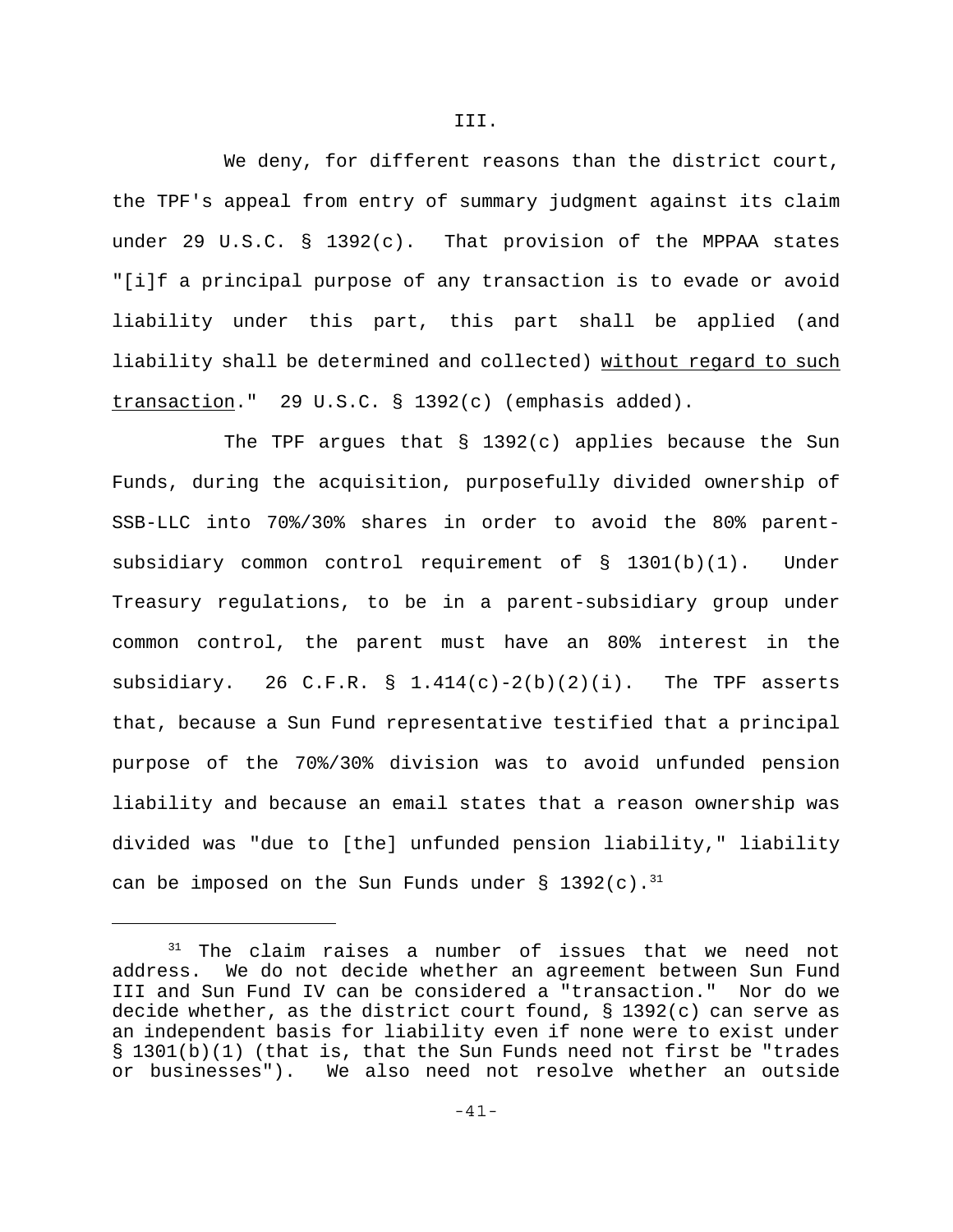We hold that  $\S$  1392(c) cannot serve as a basis to impose liability on the Sun Funds because, by applying the remedy specified by the statute, the TPF would still not be entitled to any payments from the Sun Funds for withdrawal liability. We begin (and ultimately end) our analysis by reviewing the plain language of  $\S$  1392(c). See United States v. Kelly, 661 F.3d 682, 687 (1st Cir. 2011) ("We begin our analysis by reviewing the plain language of the [statute].").

The language of  $\S$  1392(c) instructs courts to apply withdrawal liability "without regard" to any transaction the principal purpose of which is to evade or avoid such liability. 29 U.S.C. § 1392(c). The instruction requires courts to put the parties in the same situation as if the offending transaction never occurred; that is, to erase that transaction. It does not, by contrast, instruct or permit a court to take the affirmative step of writing in new terms to a transaction or to create a transaction that never existed. In order for the TPF to succeed, we would have to (improperly) do the latter because simply doing the former would not give the TPF any relief, but would only sever any ties between the Sun Funds and SBI.

Disregarding the agreement to divide SSB-LLC 70%/30% would not result in Sun Fund IV being the 100% owner of SBI. At

investor who structures an investment in a manner to avoid assuming unfunded pension liabilities can ever be held to be evading or avoiding withdrawal liability.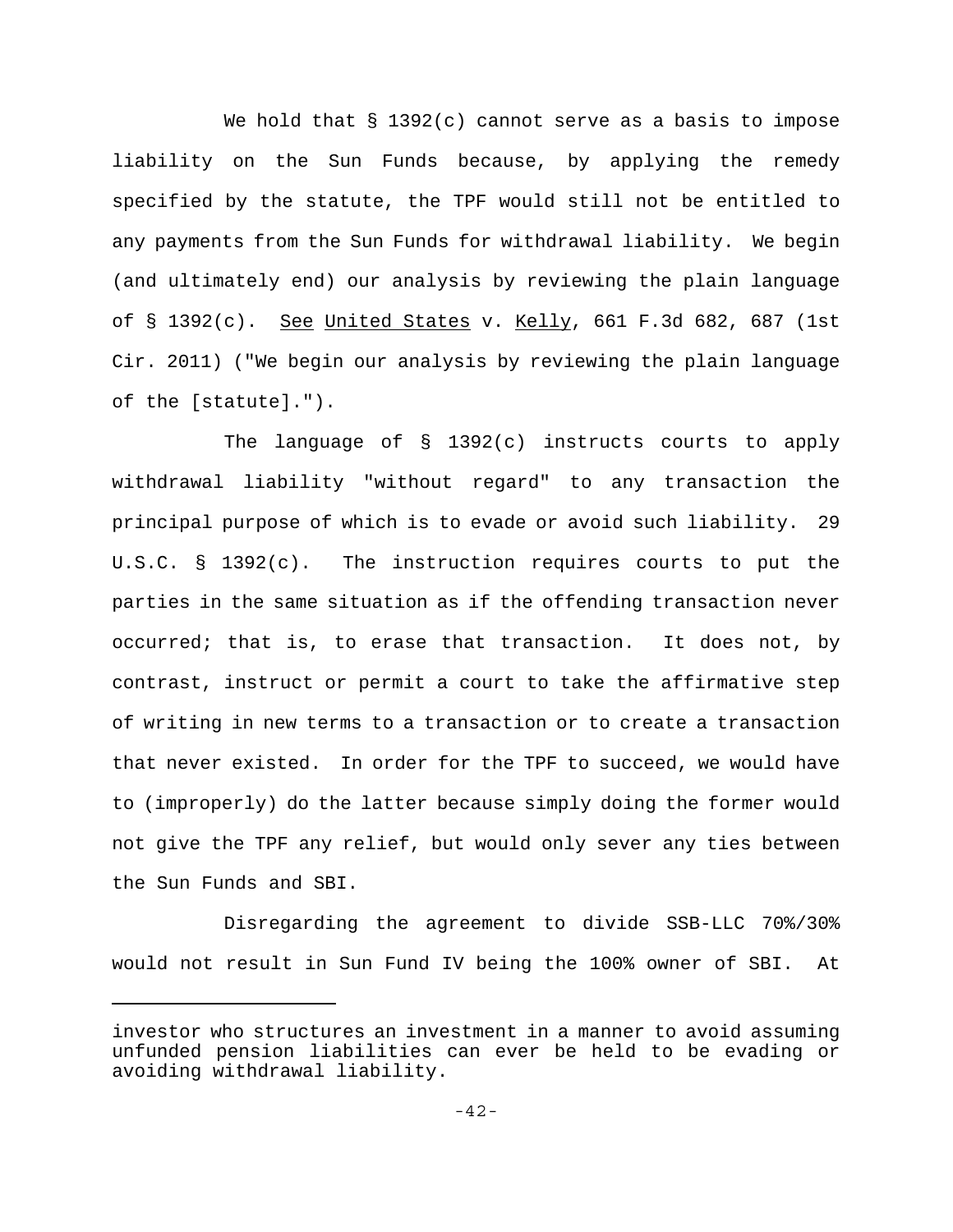the moment SSB-LLC was divided 70%/30%, the transaction to purchase SBI had not been completed. There is no way of knowing that the acquisition would have happened anyway if Sun Fund IV were to be a 100% owner, but it is doubtful. SSB-LLC was formed on December 15, 2006, at which point the 70%/30% division became official. SBI did not enter into a stock purchase agreement to be acquired until February 8, 2007. In essence, the TPF requests that we create a transaction that never occurred -- a purchase by Sun Fund IV of a 100% stake in SBI. But as stated, that we cannot do. Cf. Teamsters Pension Trust Fund of Phila. & Vicinity v. Cent. Mich. Trucking, Inc., 857 F.2d 1107, 1109 (6th Cir. 1988) ("There is no congressional mandate to engage in legal gymnastics in order to guarantee pension plans at all costs[,]  $\ldots$  or to apply the statute in a nonsensical fashion in order to assure full payment of withdrawal liability."). Moreover, the TPF does not provide a single case in which a court created a fictitious transaction in order to impose § 1392(c) liability.

The TPF argues that because Sun Fund IV had already signed a letter of intent to purchase 100% of SBI before the decision was made to divide ownership between the Sun Funds, we can rely on the letter of intent. The TPF claims that the decision to split ownership to avoid the automatic assumption of withdrawal liability at 80% ownership was made after a binding transaction was entered into through the letter of intent. That is not true. The

-43-